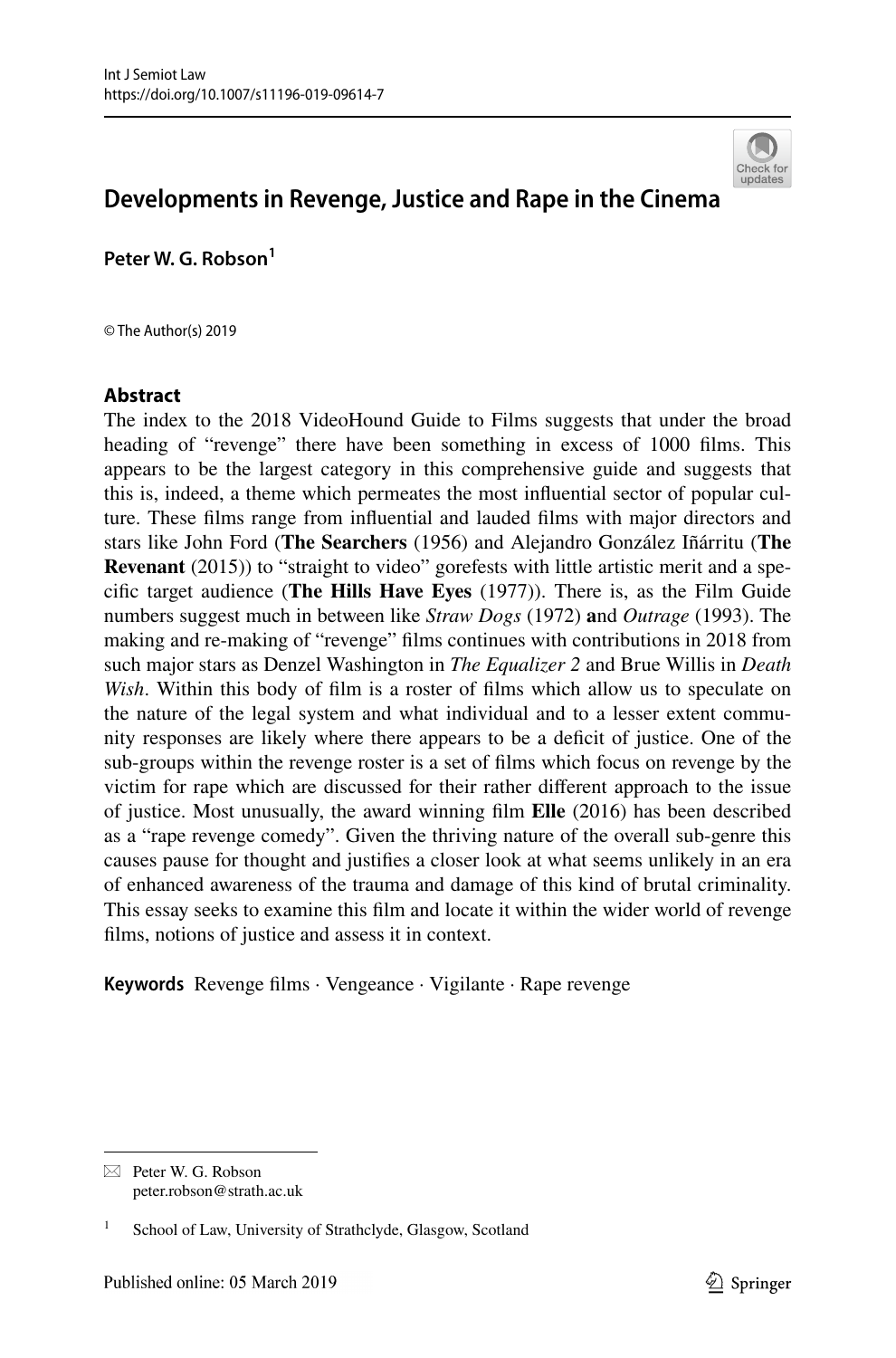#### **1 Revenge, Justice and the Law**

The principal interest, then, here is on those flms which cast some light on the relationship between the seeking of justice and the act/s of vengeance—the interface between the legal process and justice. For instance, *Cape Fear*<sup>[1](#page-1-0)</sup> and its remake, provide a fascinating contrast between what we might term "simple revenge" and "principled revenge". The flm-maker, Martin Scorsese, altered the original story of the resentful ex-convict Max Cady seeking revenge on the lawyer who had been the witness at his trial. In the later version we see that the system, in the form of that lawyer had denied him a fair trial. His revenge has a rationale rather than merely being an act of spite and anger as the first film showed. *Changing Lanes*,<sup>[2](#page-1-1)</sup> by contrast, features a confict between a lawyer and an insurance salesman who have a minor collision in their cars. They are both are on their way to separate crucial appearances in court cases. The lawyer just wants to buy his way out of any trouble as lawyers do. He is, however, taken to be disrespecting the other motorist who is anxious to "go by the book". He perceives ignoring legal niceties might harm his standing before the court where he is seeking custody rights in relation to his children. Things spiral out of control with increasingly serious acts revenge after this perceived slight out of all proportion to the original misunderstanding.

The kinds of triggers to actions of revenge range from physical attacks on the vic-tim or a member of their family<sup>[3](#page-1-2)</sup> and bullying<sup>4</sup> to hurt feelings by someone ending a relationship.<sup>[5](#page-1-4)</sup> The victims are usually those directly involved in causing the perceived har[m6](#page-1-5) or someone taken to represent institutional harm.[7](#page-1-6) Vengeance, in order to comply with the prohibition of showing revenge under the Production Code, $8$ was perforce at the core of many westerns from *High Plains Drifter*<sup>[9](#page-1-8)</sup> to *Django Unchained*. [10](#page-1-9) In the former a mysterious stranger takes revenge on the townsfolk who allowed the death of their previous Marshall, Jim Duncan. This includes an episode in which part of the revenge involves rape as part of the price one of townswomen must pay on behalf of the town. In the latter, the bloody revenge is on a

<span id="page-1-0"></span> $1$  1962 (dir J Lee Thompson).

<span id="page-1-1"></span><sup>2</sup> 2002 (dir Roger Michell).

<span id="page-1-2"></span><sup>3</sup> **Cloudburst** (1951) (dir Francis Searle)—revenge for wife's accidental death**; Kill Bill** (2003) (dir Quentin Tarantino) and **Kill Bill II** (2004) (dir Quentin Tarantino) where the bride avenges the men who killed her husband and attempted to kill her on her wedding day; **Closure** (2007) (dir Dan Reed) revenge for attack by gang.

<span id="page-1-3"></span><sup>4</sup> **Carrie** (1976) (Brian de Palma)—revenge of the bullied.

<span id="page-1-4"></span><sup>5</sup> **Fatal Attraction** (1987) (Adrian Lynn)—revenge of the spurned lover; **The Coalition** (2013) (dir Monica Mingo—revenge of four women for being jilted.

<span id="page-1-5"></span><sup>6</sup> **Cape Fear** (1961)—revenge on a lawyer and his family for being a witness at the revenger's trial; **Cape Fear** (1991)—revenge on a lawyer and his family for burying documents indicating the victim had a sexual history.

<span id="page-1-6"></span><sup>7</sup> **Calvary** (2013) a parish priest executed for the paedophile acts of fellow priests with which he has no connection in time or place other than his being a Roman Catholic priest.

<span id="page-1-7"></span><sup>8</sup> see below at fn 28.

<span id="page-1-8"></span><sup>9</sup> 1973 (dir Clint Eastwood).

<span id="page-1-9"></span><sup>&</sup>lt;sup>10</sup> 2012 (dir Quentin Tarantino).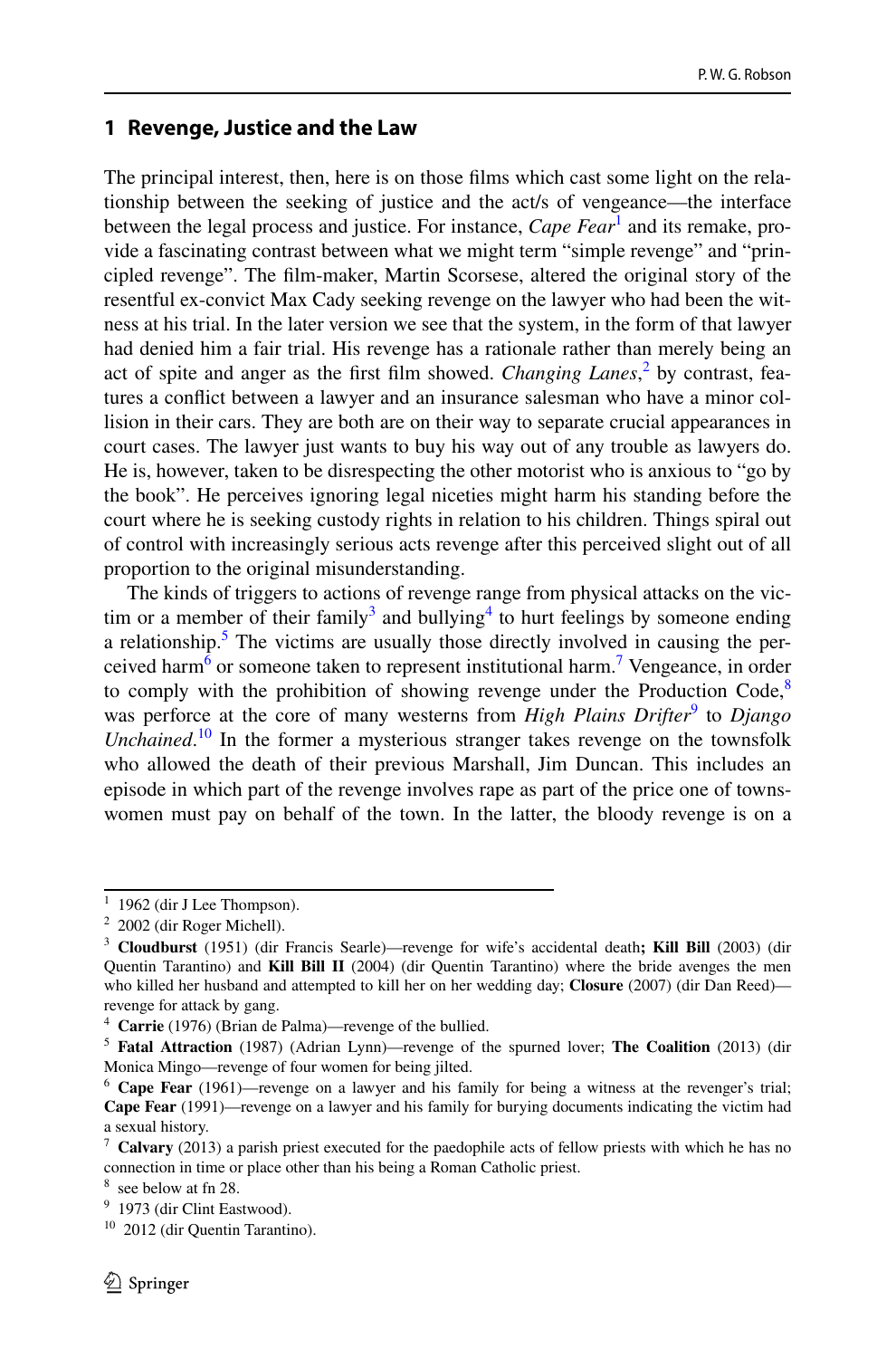former slave owner by his ex-slave whose wife has been taken too. The notion of revenge as operating both under the law and outwith its formalities is encountered in *True Grit*. Here the protagonist, the young Mattie Ross seeks to bring her father's killer to justice to face trial. She describes it, though, in terms of an act of revenge.

People do not give it credence that a fourteen-year-old girl could leave home and go off in the wintertime to avenge her father's blood but it did not seem so strange then, although I will say it did not happen every day<sup>11</sup>

These themes of revenge are not confned to the cinema of Hollywood but are encountered in the work of other major flm producers. In Europe from flms by major directors like Ingmar Bergman<sup>12</sup> and modern "blockbusters",  $^{13}$  to French cin- $\text{ema}^{14}$  the vengeance trope is encountered. More recent developments in the new cinema industries have also seen revenge featuring with notable contributions from the Japanese<sup>15</sup> and South Korean film industries.<sup>16</sup> Revenge has also been a theme of black comedies ranging from *Kind Hearts and Coronets*[17](#page-2-6) to the most recent version in *The Dressmaker*. [18](#page-2-7) What unites these distinct oferings is the impetus for revenge. This has its source in the treatment of a woman by a community drawing on a hypocritical and cruel stance centred on class and a narrow morality. Whilst hugely popular and entertaining, the comedic approaches have less to tell us about the interface between the nature of the legal process and its relationship to justice.

A major trope within the vengeance roster are those flms which centre on revenge for wrongs visited on family or friends which goes unpunished—but where the protagonist knows the perpetrator.<sup>19</sup> This has been the most consistent theme pursued by filmmakers over the last 40 years in the form of the vigilante film.<sup>[20](#page-2-9)</sup> This is of particular interest to scholars of the justice system since it throws light on how law commands and loses respect and the resultant problems when the system

<span id="page-2-0"></span><sup>11</sup> Portis, Charles (1968) **True Grit** (London Bloomsbury) at 9.

<span id="page-2-1"></span><sup>12</sup> **The Virgin Spring** (1960) (dir Ingmar Bergman)—revenge of rape and murder of daughter.

<span id="page-2-2"></span><sup>13</sup> **The Girl with the Dragon Tattoo** (2007) (dir Niels Arden Oplev)—revenge by victim of rape; **John Wick** (2014) (dir Chad Stahelski and David Leitch)—revenge for killing of a puppy—a present from the protagonist's late wife.

<span id="page-2-3"></span><sup>14</sup> **Les Diaboliques** (1955) (dir Henri-George Clouzot)—revenge on exploiter—to **The Bride Wore Black** (1968) (Francois Trufaut)—revenge of the fve murderers of her husband on their wedding day.

<span id="page-2-4"></span><sup>15</sup> **Lady Snowblood** (1973) (dir Toshiya Fuijita)—child born in prison avenges the murder of her father by a gang of criminals beyond the reach of the law.

<span id="page-2-5"></span><sup>16</sup> **The Housemaid** (1960) (dir Ki-young Kim)—see also the Revenge Trilogy of Park Chan-wook (**Sympathy for Mr Vengeance** (2002)—revenge for death of daughter, **Oldboy** (2003)—revenge for unknown actions—and **Sympathy for Lady Vengeance** (2005)—engineering the death of the child murderer who framed her.

<span id="page-2-6"></span> $17$  1949 (dir Robert Hamer).

<span id="page-2-7"></span><sup>18</sup> 2015 (dir Jocelyn Moorhouse).

<span id="page-2-8"></span><sup>&</sup>lt;sup>19</sup> In the Bedroom (2001) (dir Todd Field) in which a mild small town couple take the killer of their son and murder him leaving no evidence after fnding the legal process compromised; also Tarantino's **Death Proof** (2007)—revenge by women on a murderer.

<span id="page-2-9"></span><sup>20</sup> Robson P (2016) **Beyond the Courtroom: Vigilantism, Revenge and Rape-Revenge Films in the Cinema of Justice** (in Picart C, Jacobsen M and Greek C eds) Framing Law and Crime (Lanham, Maryland; Fairleigh Dickinson University Press) pp 165–200—on which this section draws.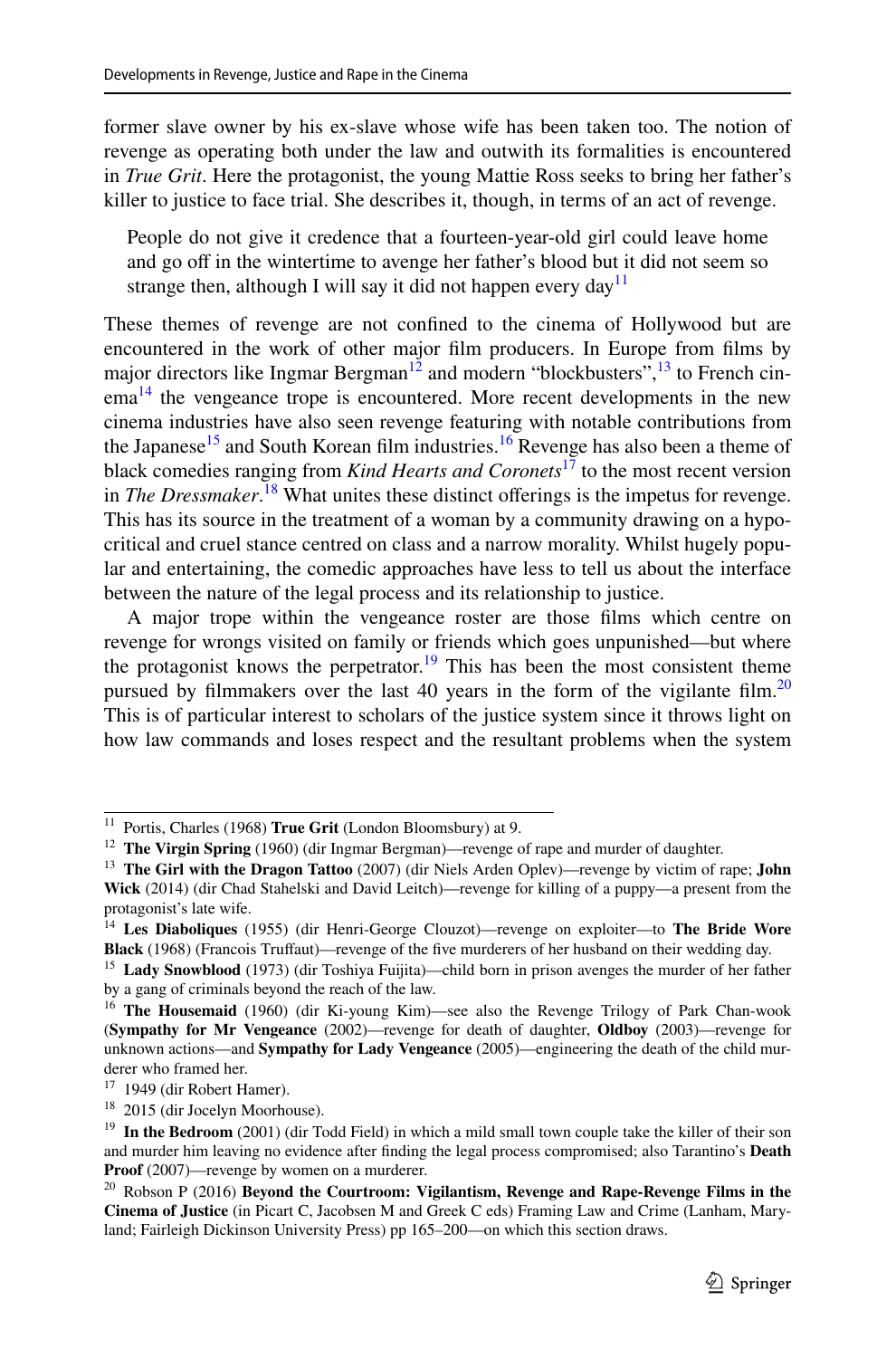is perceived not to be working. As one of the flm posters puts the matter "What do you do when justice fails".<sup>21</sup> The answer over the 45 years since the 1970s for the victim of crime is to respond on a one-of basis to eliminate the evil which the legal system is unable or unwilling to process efectively. This is a very particular individualist approach which eschews any kind of broader political analysis beyond a distrust of government's viability. It is a relatively recent but a persistent trope within mainstream flm-making. The reasons are partly to do with censorship as we shall see.

#### 1. **Revenge and the Individual**

The Motion Pictures Producers and Distributors of America (MPPDA), which later became the Motion Picture Association of America (MPAA), adopted a code on 31st March 1930, began enforcing it in 1934, and abandoned it in 1968, in favour of the subsequent MPAA film rating system.<sup>22</sup> This industry voluntary self-regulation, known as the Hays Code, sought to protect the viewing public in the United States, and by extension, much of the rest of the world, from what were seen as various malign infuences—sex, sacrilege and socialism as well as miscegenation. These were the principal targets identifed in the years between 1930 and the late 1960s. These were the years when the Code and equivalents elsewhere were in full vig-our.<sup>[23](#page-3-2)</sup> Amongst the issues which the Code frowned on was the belittling of the legal process and any flm where the perpetrator of illegal acts did not get their just desserts. The general principles included the statement that

Law shall not be ridiculed nor shall sympathy be shown for its violation

This was discussed in greater detail

*Crimes Against the Law These shall never be presented in such a way as to throw sympathy with the crime as against law and justice or to inspire others*

*with a desire for imitation.*

Specifcally any flm where revenge was the theme was forbidden

c. *Revenge in modern times shall not be justifed.*

This was to be subject to some leeway covering the absence of civilisation or the rule of law

<span id="page-3-0"></span><sup>21</sup> **Eye for an Eye** (1995) (dir John Schlesinger).

<span id="page-3-1"></span><sup>&</sup>lt;sup>22</sup> Original version available at [https://www.asu.edu/courses/fms200s/total-readings/MotionPicturePr](https://www.asu.edu/courses/fms200s/total-readings/MotionPictureProductionCode.pdf) [oductionCode.pdf](https://www.asu.edu/courses/fms200s/total-readings/MotionPictureProductionCode.pdf) (last consulted 5 October 2018).

<span id="page-3-2"></span><sup>23</sup> Sperling, Millner, and Warner (1998) **Hollywood Be Thy Name** *(*Roseville California, Prima Publishing) and Robertson, James (1989) **The Hidden Cinema: British Film Censorship in Action 1913– 1975** (London, Routledge).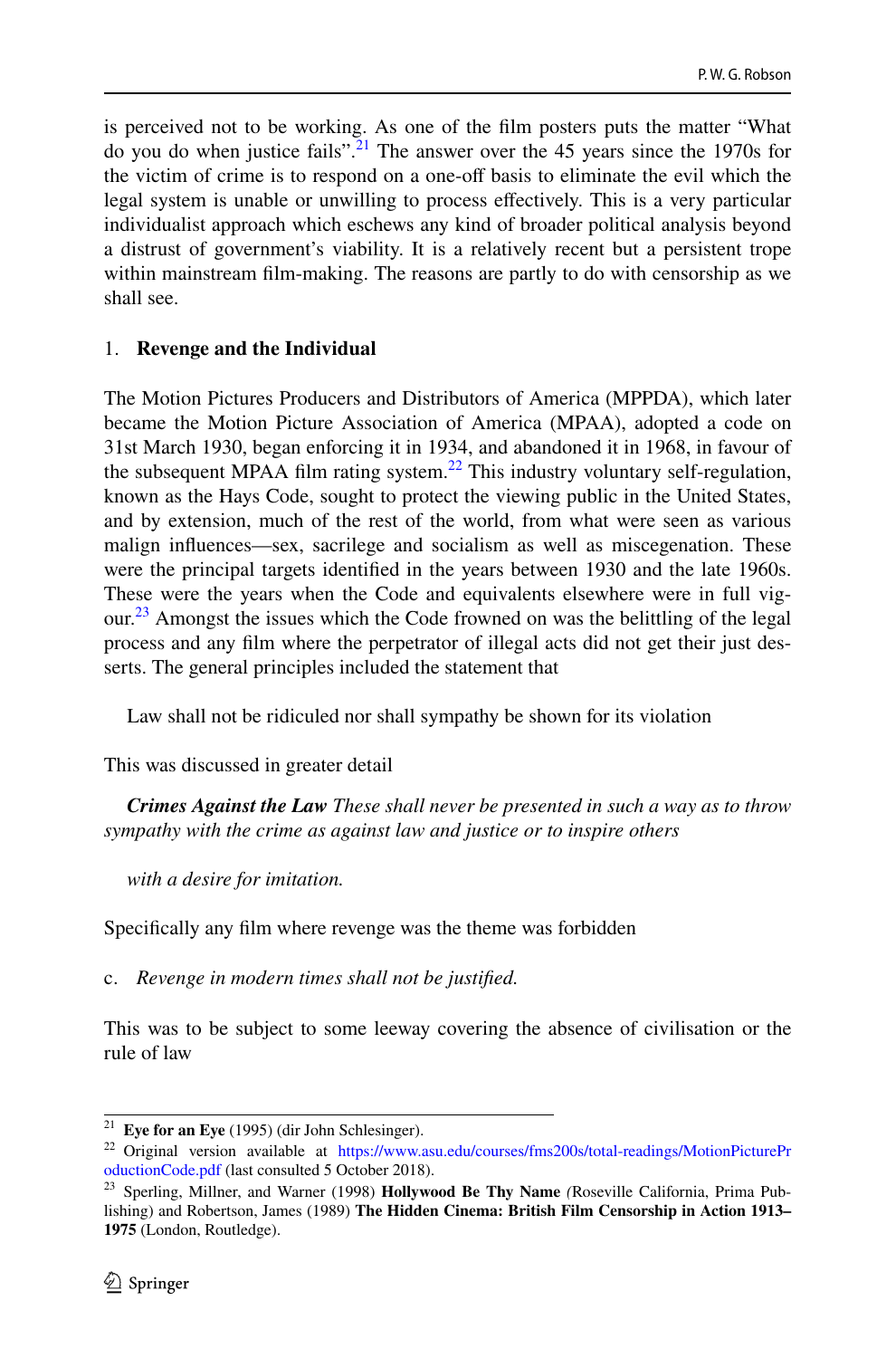*Revenge in modern times shall not be justifed. In lands and ages of less developed civilization and moral principles, revenge may sometimes be presented. This would be the case especially in places where no law exists to cover the crime because of which revenge is committed.*

As indicated this did not preclude the theme of revenge in the historical past and was, as was noted, typically encountered in Westerns. The lone stranger coming into clean up the corruption and dominance of powerful interests in a semi-lawless town is a theme we encounter time and again from *Dodge City*<sup>24</sup> to *Shane*.<sup>[25](#page-4-1)</sup>

### a. *The Essence of Individual Revenge***—***the Vigilante*

After the decline of the Code, vigilantism has fourished in flm. The quintessential modern revenging vigilante has been the character of Paul Kersey, played with world weary resignation by the actor Charles Bronson. We are talking about the normal citizen, who if left alone by criminal elements would have no reason to strike back. The simple revenge theme has cropped up in a whole series of flms where the original perpetrators are shown as having no redeeming qualities. Their crimes are done seemingly almost for sport as in *Sudden Impact* (1983), *Eye for an Eye* (1995) and *The Limey* (1999). Here the vigilante seeks to deal directly with a perpetrator whom the legal system has failed to bring to justice. The twentyfrst century also has its variants on this theme in the frst decade with *The Brave One* (2007), *Gran Torino* (2009), *Law Abiding Citizen* (2009) and *Harry Brown* (2009). More recently, in the second decade of the century, we have standard lone vigilantes making their appearance in *Seeking Justice* (2012), *Vendetta* (2013), *John Doe: Vigilante* (2014), *John Wick* (2014), *A Walk among the Tombstones* (2014), *The Equalizer* (2014), and in 2018 *The Equalizer 2* and a remake of *Death Wish*.

The term vigilante is also sometimes bestowed on Government operative agents "on the edge". Those operating loosely as agents of the Government like John Rambo (*First Blood* 1985; *Rambo: First Blood Part II* 1985; *Rambo III* 1988) but with a cavalier disregard for procedure are not really vigilantes any more than the Government spy James Bond, or special operative John McClane in the *Die Hard* franchise from 1988 onwards. These are in strict terms simply servants of society who are boldly going where others fear to tread in protecting the *status quo* and the lawfully constituted authorities rather than ignoring or bypassing the law.<sup>26</sup> They are suspicious of due process and the inevitable paperwork of arrest.

<span id="page-4-0"></span><sup>24</sup> 1939 (dir Michael Curtiz).

<span id="page-4-1"></span><sup>25</sup> 1953 (dir George Stevens).

<span id="page-4-2"></span><sup>&</sup>lt;sup>26</sup> See Robson (2016) on disaffected and corner cutting state officials who actually work within the legal framework rather than outside but are often referred to as "vigilantes".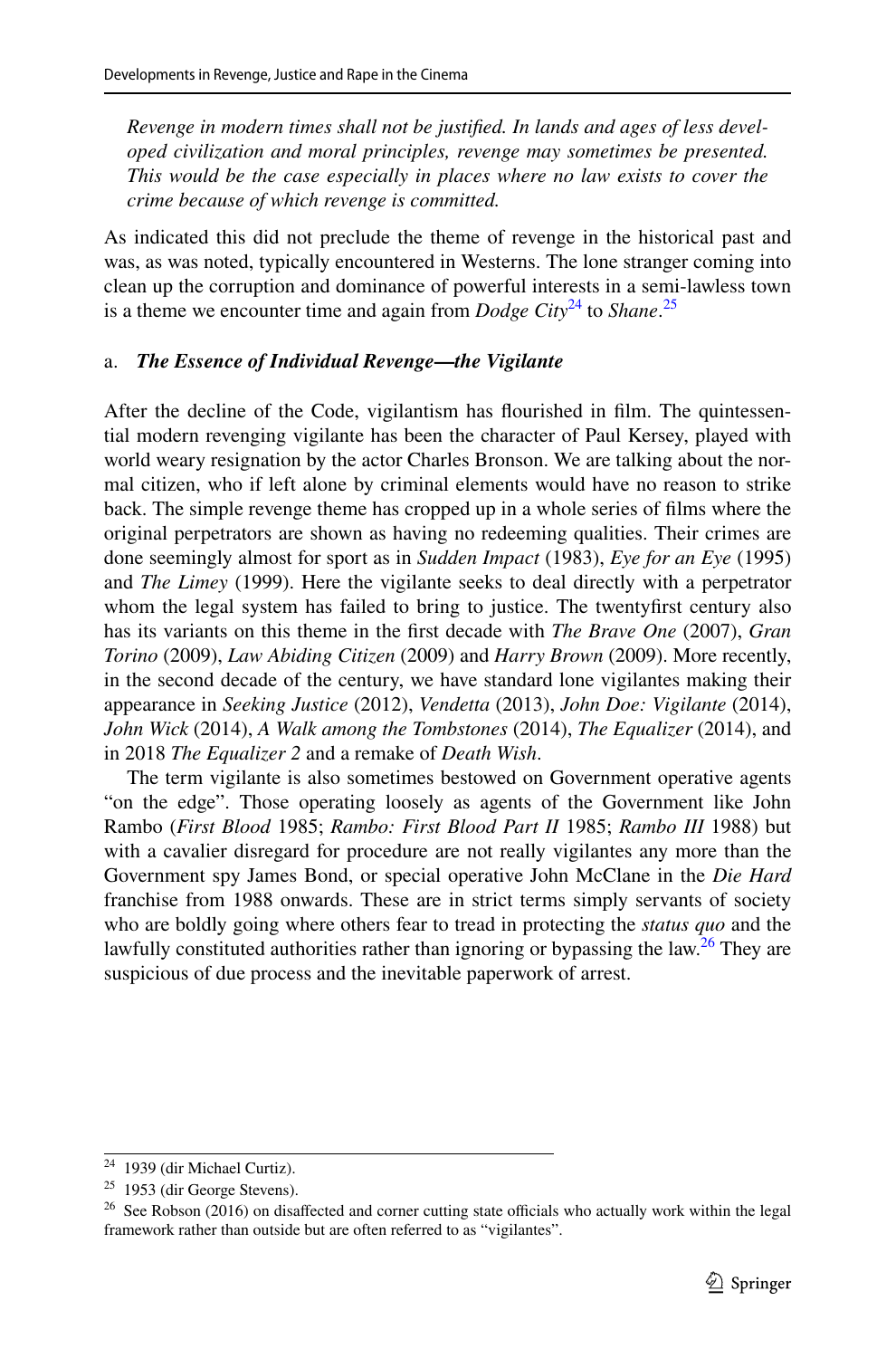## b. *The Creation of "Legality" and the "Collectivist Vigilante"*

One of the reasons why the Hays Code made a distinction between modern revenge and the historical versions has to do with the recent emergence of the link between law and democracy. There is a shift from random lawlessness and individual responses and the emergence of official local law enforcement officers representing the community rather than protecting the interests of the rich. This is the very essence of the Western genre. Hence, versions of group action also crop up in a way which is akin to lone vigilantism. *The Revengers* (1972) is an example along with *The Magnifcent Seven* (1960). Here we move into the replacement of random lawlessness and individual response to it, to a community perspective. In time, as *The Man Who Shot Liberty Valance* (1959) demonstrates, the lawyer turned politician, Ranse Stoddard replaces the frontier gunslinger Tom Doniphon. The dystopian nightmare of *Mad Max* (1980) and *Mad Max: Beyond Thunderdome* (1985) is where, in a post-Apocalyptic future, we return to this reliance on the individual in place of consensus-based law enforcement on behalf of the community.

The introduction of the formality of the law places the individual justice fgure into an ambivalent position in relation to the procedures and processes of law enforcement. Hence, like the Hays Code, we can see the moral protagonists in *Shane* (1953) and in *Hannie Caulder* (1971) not as vigilantes but as proto-law officers. In the modern world, the reverse could be said to be appearing. In the Western, in *The Man Who Shot Liberty Valance* (1959), the random gun justice of Tom Doniphon was replaced by the legislature and state-sanctioned equally deadly enforcement of Ranse Stoddart. In the modern cinematic world, the challenge to the inadequacy of lawful policing comes from a series of individuals seeking solutions on an *ad hoc* basis in the person of vigilantes like Paul Kersey, Karen McCann and Erica Bain. This has had a resonance for flmmakers which collectivist actions by the likes of the Gulabi Gang in India and Los Justicieros de la Tierra in Mexico have not enjoyed thus far in popular culture.

### c. *The Modern Vigilante Revenge Film Assessed*

The essence of the modern vigilante revenge flm is to pose questions about the nature of justice in a much clearer way than occurs in, say, the traditional courtroom drama but in the context of a thriller. What we get is the revenge motif with a family context. The vigilante focus tends to have more time devoted to moral conundrums and ambiguities than we fnd in the run-of the-mill trial movie. The courtroom dramas may also contain thriller elements but tend to be centred on the skill, inadequacy or personal crisis of the major lawyer protagonist. The moral centre is often not in dispute—is the accused actually innocent of the crime? How will the legal team for the "David" side manage to overcome the obstacles they face? How will they establish that there is evidence to exculpate their client or to prove that the other side has breached their duties, for instance, not to pollute as in, for instance, *A Civil Action* (1999) or *Erin Brockovich* (2000)[.27](#page-5-0)

<span id="page-5-0"></span><sup>27</sup> Greenfeld S, Osborn G and Robson P **Film and the Law** (2010) (Oxford, Hart).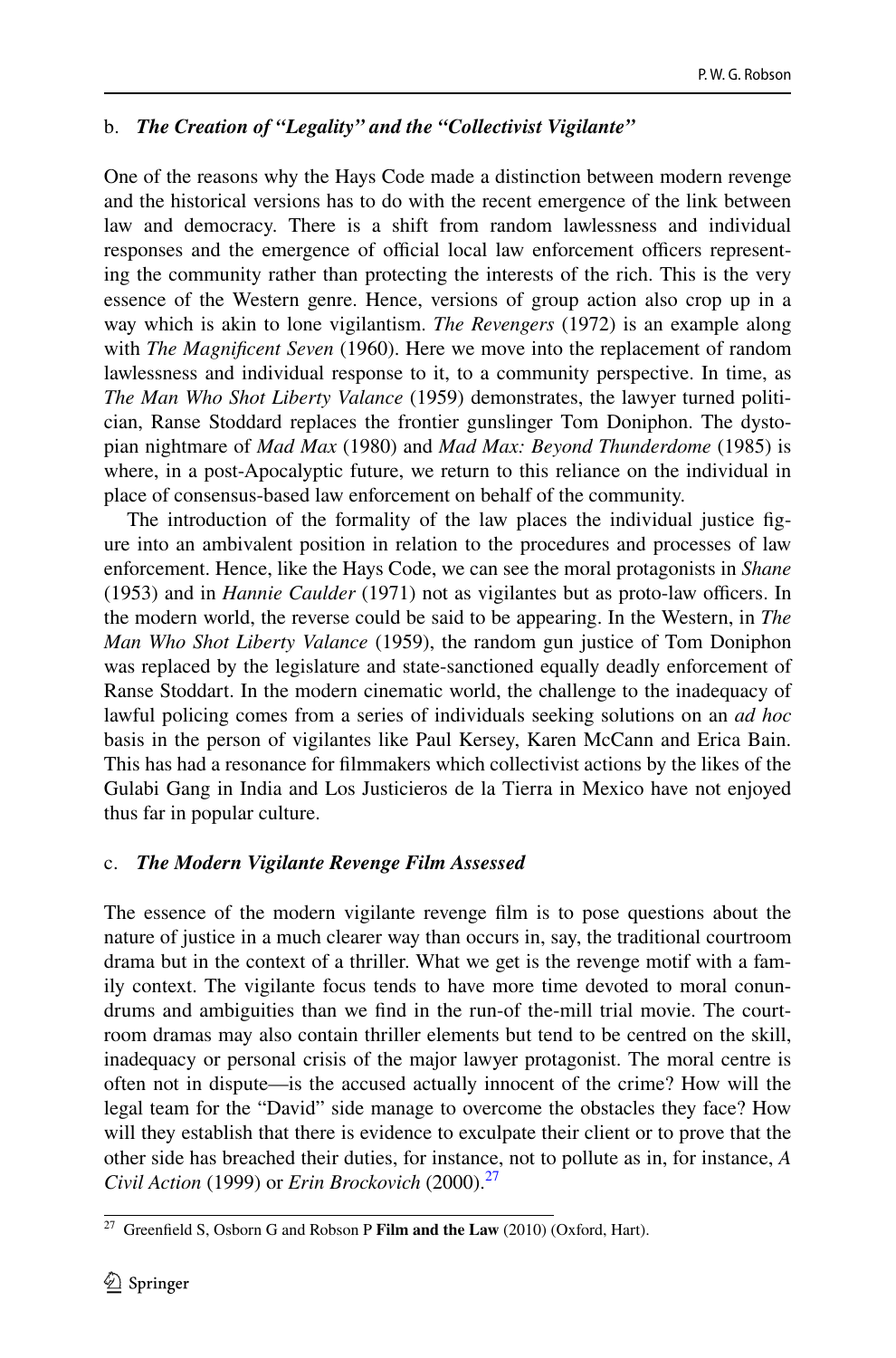Vigilante revenge flms, by contrast, are about what ordinary citizens do when the justice system does not meet their expectations and fails them. "Justice" requires there to be revenge. The perpetrator whom the legal system has let slip through its fngers must be punished. The extent and level of debate about these complex moral dilemmas is variable. Some flms return to the theme whilst others simply use the notion of "justice denied" as the catalyst for a thriller. This section focuses on the films which have been most successful in terms of box office, which have major stars and where a recognized director is involved. There are many other flms with a vigilante element or where the same kinds of themes appear and a full overview of the area would permit total coverage. In fairness, many of these are concerned with system challenges rather than simply individuals. The major flms discussed here are representative of the other lesser flms. We now look at the consistent features and tropes which can be seen in the most important flms in this sub-genre of thrillers that centre around a question at the heart of the justice system when wrongdoing is met with extra-legal force. This is encapsulated in the question posed on the poster advertising the flm *The Brave One* (2007): "How Many Wrongs to Make it Right"?" Once Paul Kersey or Erica Bain go beyond their own individual justice failure and start to root out the "cancer" of other unpunished characters in society where does it end? $28$ 

Where the revenge is undertaken by an amateur they normally manage to outwit the perpetrator whether or not it is museum administrator, Karen McCann (*Eye for an Eye* 1995), civil servant Jack Elgin (*The Fourth Angel* 2002) or radio programme maker Erica Bain (*The Brave One* 2007). They may turn out to have hidden abilities as a killer or be drawing on their hitherto hidden past. In *Law Abiding Citizen* (2009) Gerard Butler's Clyde Shelton is revealed to have been a Government operative whilst Michael Caine's pensioner *Harry Brown* (2009) has been a Marine and gets out his old knife and obtains a weapon. Denzel Washington's Robert McCall has been involved in dark ops for the Government in *The Equalizer* (2014) as have been Danny Dyer's Special Ops interrogation specialist, Jimmy Vickers, in *Vendetta* (2013) and Keanu Reeves' eponymous *John Wick* (2014). The perpetrators are brought down to earth in bloody confrontation. There is no opportunity for them to refect on their past actions and to repent. Vengeance is exacted in a range of bloody ways. Sometimes these are appropriate to the nature of the original crime as in the burning alive of the gang leader in *Vendetta* (2013) but this is more a feature of the rape-revenge roster discussed below.

There is a brief moment for refection after the elimination of the "evil". This "fnal scene" is one which seems to valorise the revenge actions of the vigilante and has been described as "pro gun propaganda".<sup>29</sup> The vigilante escapes the wrath of the law. There is in many instances connivance by the representatives of the forces of law and order to ensure that the vigilante escapes any punishment for their actions—from Paul Kersey, through Karen McCann and Erica Bain to Jack Elgin

<span id="page-6-0"></span> $28$  For a discussion of the structure of vigilante films see Robson (2016).

<span id="page-6-1"></span><sup>&</sup>lt;sup>29</sup> Sharf, Zack (March 5, 2018). "Eli Roth Defends 'Death Wish' Remake by Claiming It's 'Not Pro-Gun' and Comparing it to 'Get Out'". *IndieWire*.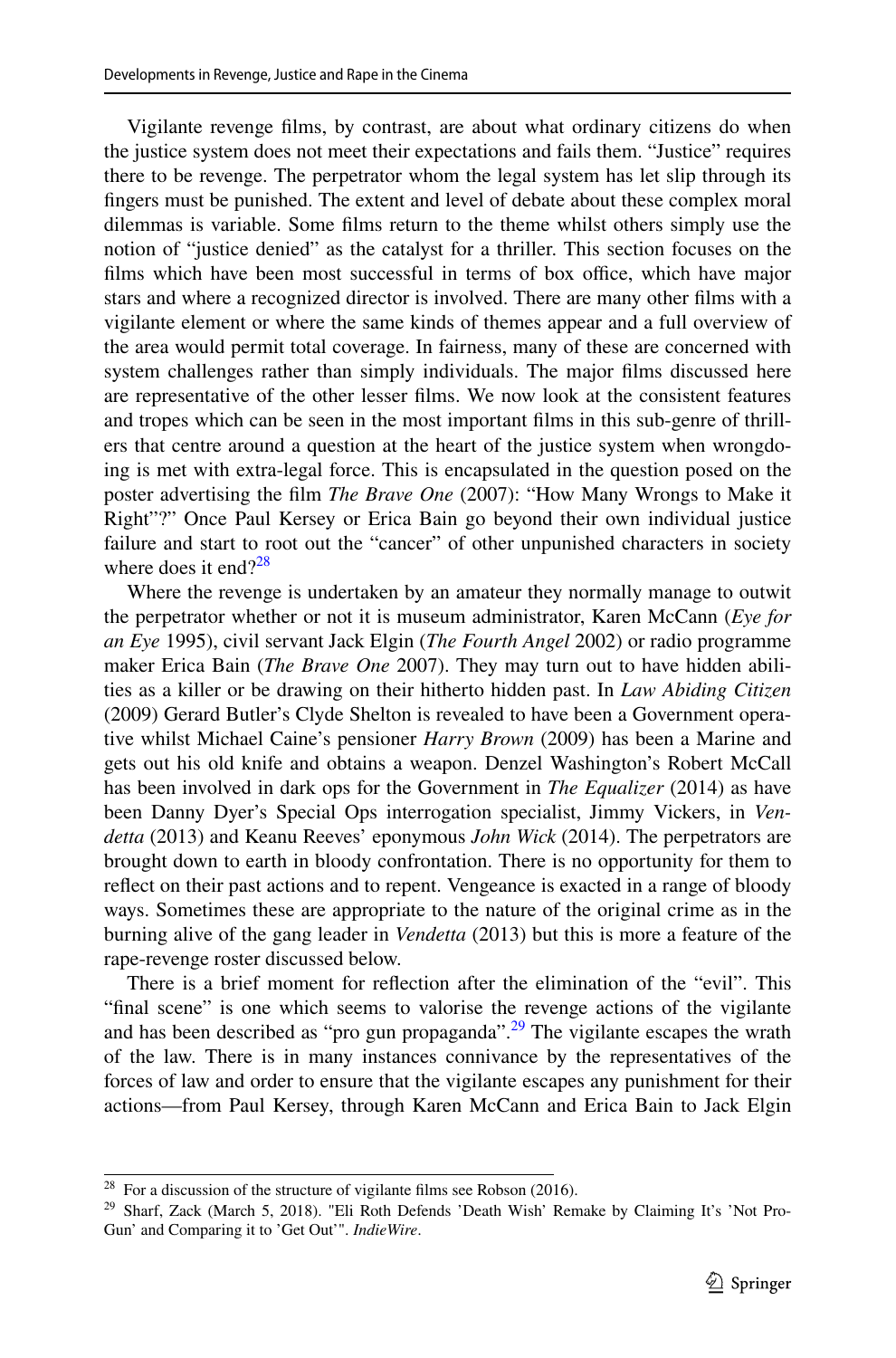and Harry Brown we are left to cheer the moral actions of the vigilante. Not only have they had their revenge on the perpetrator but they have been allowed to return to their normal proper law-abiding lives. This ranges from simply surviving to live another day (*Eye for an Eye* 1995, *Outlaw* 2007 and *Harry Brown* 2009), sunning oneself on a yacht (*The Fourth Angel* 2002) or taking up the role of vigilante in a new location (*Death Wish* 1974; *Vendetta* 2013). Vigilantism by part-time amateurs works. The only vigilantes who pay for their actions, and die, are the ones for whom life is already efectively over—physically with terminal cancer (*Gran Torino* 2009) or psychologically with suicide (*Dead Man Shoes* 2004) or at worst the ending is ambivalent (*Death Sentence* 2007).

#### d. *The Revenge Dilemma in the Vigilante Film*

The advantage the vigilante flm has over the traditional courtroom drama is the ability for it to be set frmly and credibly within the action movie genre. There is extensive use of chases and action sequences. This is not the land of suits, strategies and gavels. Here we have tension heightening music and short "bite—sized" discussions of the morality of acting or not acting. It does not involve an extended refection on the human condition which we fnd in, for instance, *Judgment at Nuremberg* (1961) or *A Man for All Seasons* (1966) but it does have recognisable bad characters against whom the "reasonable" citizen might want to act. The revenge refex is to an extent intellectualised and the nature of justice and its source assessed. There is even in the fnal shot of *Seeking Justice/Justice* (2012) a suggestion that a form of vigilantism could subvert the whole legal process with widespread vigilante actions being operated through a shadowy Matrix-like underground.<sup>[30](#page-7-0)</sup>

These vigilante flms are standard mainstream fare available in today's multiplexes. The directors of these vigilante flms were also major fgures like John Schlesinger, Steven Soderbergh, Shane Meadows, Michael Winner and Neil Jordan. These are directors whose work has been recognised both at Film Festivals and at Award Ceremonies as well as achieving major box office success. The films had in the past and continue to attract such "A list" stars as Clint Eastwood, Jodie Foster, Kevin Bacon, Sally Field, Samuel L. Jackson, Michael Caine, Gerard Butler, Jamie Foxx, Nicolas Cage, Guy Pearce, Liam Neeson, Keanu Reeves, Denzel Washington and Bruce Willis as well as others with solid box office track records like Chuck Norris, Sean Bean and Danny Dyer. There is a consistent roster of flms over the past 45 years which focus on flms which show that the system cannot cope and that the only approach is to settle accounts outwith the formal justice system. These flms

<span id="page-7-0"></span><sup>&</sup>lt;sup>30</sup> The mild reluctant avenging victim Nicolas Cage is given a codeword to know that he is amongst those who ofer mutual aid and carry out revenge attacks in the style of Hitchcock's *Strangers on a Train* (1951) where unconnected people "swap" victims. He is required to kill a sex ofender which he only manages to do by accident. He is arrested for murder but released when he is invited to complete the code phrase of the organisation "The Hungry Rabbit Jumps". Everyone it seems is involved. The victim whose death he caused turns out to have been a reporter investigating vigilantes. A complicated story of blackmail unfolds at the end of which it seems vigilantism pervades the whole of the justice system.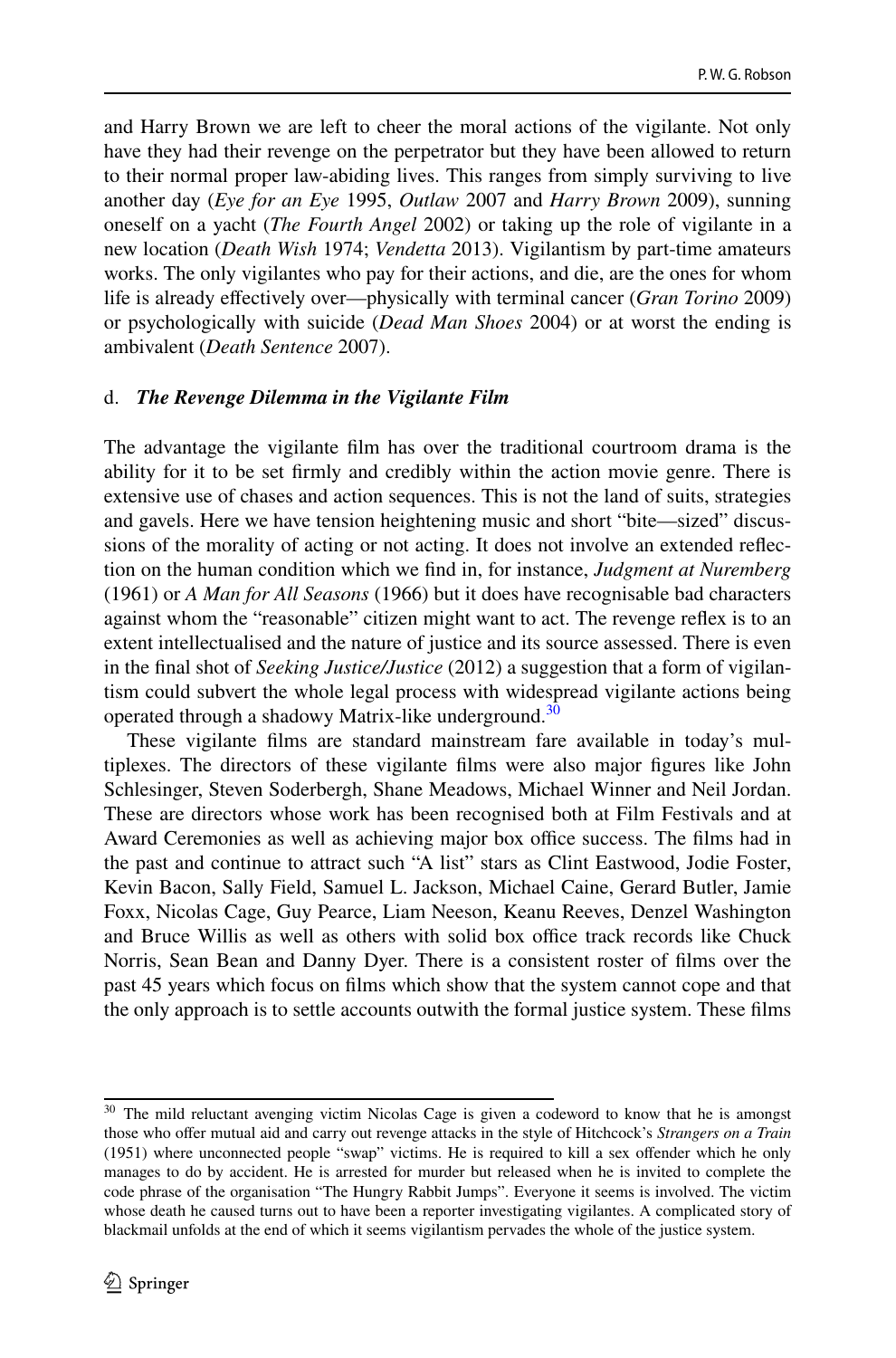start with *Death Wish* (1974)—"the original vigilante"<sup>31</sup> and can be seen in a range of individual revenge plots mentioned above.<sup>[32](#page-8-1)</sup>

This, then, is an identifable genre leading to homages and the like. Some of the flms with vigilante themes provide these with a twist. In *Hot Fuzz* (2007) a quiet peaceful crime-free town turns out to be the result, not of a good mix of efective policing and good citizens but of unbridled vigilantism by a group of disafected senior citizens eager to keep the town free from rowdies and misfts. ln *Hero Wanted* (2008) an apparent victim vows revenge on the perpetrators of the bank robbery which left an innocent bank clerk dead. All is, however not as it seems. He himself actually "set up" the robbery to have the chance to impress the young female bank clerk by foiling his friends. The girl whom he was striving to impress ended up killed by accident. Finally, in *Gran Torino* (2009), a xenophobe stands up for a group of incomers with whom he appears to have no common ties or interests. Again a twist confounds our expectations when we expect a serious culmination of evil confronted in a shoot-out. In a similar situation, although seriously outnumbered Butch and Sundance gun down their opponents in *Butch Cassidy and the Sundance Kid* (1969). This is parodied in a scene from *Blazing Saddles* (1974) where the Ringo Kid singlehandedly shoots the guns from the hands of all 8 of his opponents. Still expecting something on these lines and drawn in by the poster advertising the flm showing Clint Eastwood with rife in hand, we get instead the ending from *Butch Cassidy* minus the truth-denying freeze-frame. Eastwood, the hero of Spaghetti Westerns, *Pale Rider* (1985) and *Unforgiven* (1992) is, in *Gran Torino* (2009) cut down in a hail of bullets reaching, not for a gun, but for his cigarette lighter. The police arrive and the gang goes down for his murder. He has shown that there is another way. In the process he has sacrifced himself but we recall his coughing blood into his handkerchief and realise he had only a short time to live. It seems to be a wry undercutting of the simplistic appeal of the revenge of vigilantism. This chimes in with an earlier flm directed by Eastwood, *Mystic River* (2003). Here the issue of the perils of vigilante justice was also subtly raised with a group of successful avengers suffering in a variety of ways and calling into question the whole revenge approach. As Miller suggested in his analysis of Eastwood's earlier revenge work, "revenge is perceived as a reform of the law, not a revolution displacing it".<sup>[33](#page-8-2)</sup>

The cinema is sufused then with themes of random stranger violence not refected in crime surveys and statistics where those whom we should fear are members of our family, friends and acquaintances. These are allied to media themes of the routine malfunctioning of the justice system. Files are lost. The rules obstruct

<span id="page-8-0"></span><sup>&</sup>lt;sup>31</sup> Advertising strap line on the DVD cover.

<span id="page-8-1"></span><sup>32</sup> This roster covers *An Eye for an Eye* (1981); *Eye for an Eye* (1995); *The Limey* (1999); *The Fourth Angel* (2002); *Dead Man's Shoes* (2004); *Red* (2004); *Death Sentence* (2006); *The Brave One* (2007); *Outlaw* (2007); *Gran Torino* (2009); *Law Abiding Citizen* (2009); *Harry Brown* (2009); *Seeking Justice* (2012); *Vendetta* (2013); *John Doe: Vigilante* (2014); *John Wick* (2014) *A Walk among the Tombstones* (2014), *The Equalizer* (2014) *The Equalizer 2* (2018) and *Death Wish* (2018).

<span id="page-8-2"></span><sup>33</sup> Miller, W (1998) **Clint Eastwood and Equity: The virtues of revenge and the Shortcomings of Law in Popular Culture** (in Sarat A and Kearns T *Law in the Domains of Culture* (Ann Arbor; University of Michigan Press).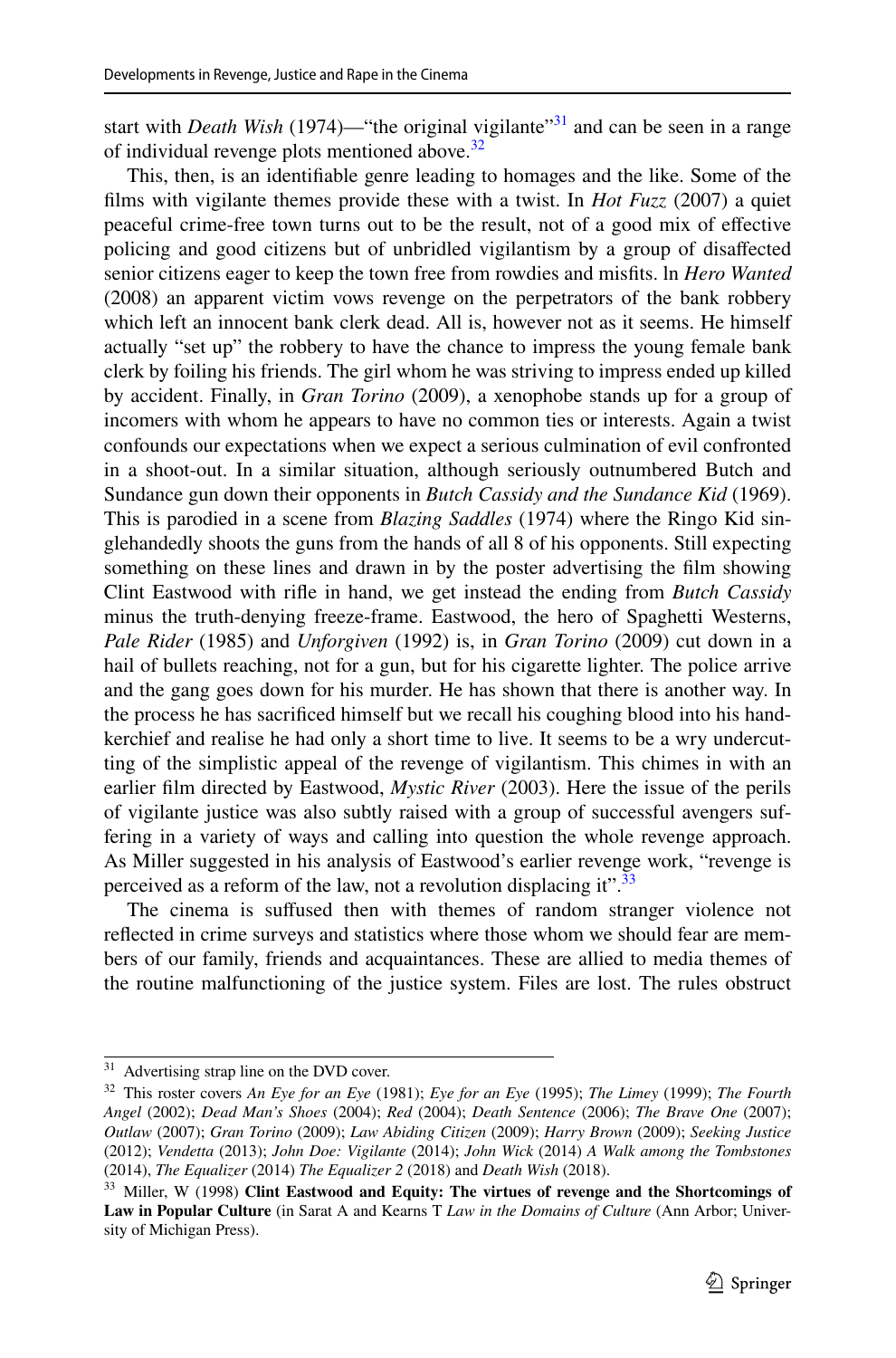the way of "true justice" with public prosecutors and judges being obsessed with elaborate rules on what amounts to illegal search and seizure. The narrative conventions of the flms are simple. The State has failed an ordinary, identifable sympathetic character whose life we know something about. There is a family. Their happiness has been brought to a jarring halt. Justice is denied to them and if the ordinary citizen cannot get justice what is to be done? The answer from vigilante cinema is to "take back the night". The clear inference from these flms briefy surveyed is that revenge as an option "works". The common fnal scene in the range of vigilante flms is that justice has been efected informally and the world continues. Our vigilante or *justiciero* has done what had to be done and the world can return to an even keel. It is little wonder that the 2nd amendment to the United States Constitution has so many adherents since not only is there ever-present "stranger danger" but a strong chance that in order for this to be dealt with the individual will have to seize the hour. Life can then go on but the "evil" is no more.

There is an interesting development to observe for those looking at the flm vigilante in the second decade of the twentyfrst century. We have a continuing preoccupation with the fctional urban vigilante. There has also been a novel approach in the marketing of the Australian flm *John Doe: Vigilante* (2014). This premiered in March 2014 and at one level is absolutely standard fare. To quote from the publicity from the producers of the flm at that time

Some call him a hero. Some call him a villain. He's "John Doe: Vigilante" an ordinary man who decides to take the law into his own hands. Frustrated with a failing legal system that continues to allow violent criminals to go free, John Doe begins exacting justice the only way he knows how—by killing one criminal at a time. Soon he becomes a media sensation and inspires a group of copycat vigilantes, but who is the real John Doe—a pillar of justice or a coldblooded murderer? You decide. (Main Street Films)

In what was described as "innovative marketing ploy" the producers of the flm launched a free interactive game **Vigilante: Speak for the Dead**. This was part of a campaign to publicise the flm. To do this the producers explained that it enabled users to take the role of a vigilante and disarm other players while also forming powerful vigilante 'Crews'. It poses questions such as: *What's your idea of justice? Will you steer clear of killing and only target hardened criminals? Or are you a psychotic killer, waxing j*-*walkers and spending drivers?* This marks a recognition by those producing this flms that such flms have an impact on audiences beyond the time spent watching the action.

### 2. **Rape Revenge Films**

Alison Young and others also look at the theme of revenge, though with a very diferent eye. She looks not at the afected family member reaction to trauma but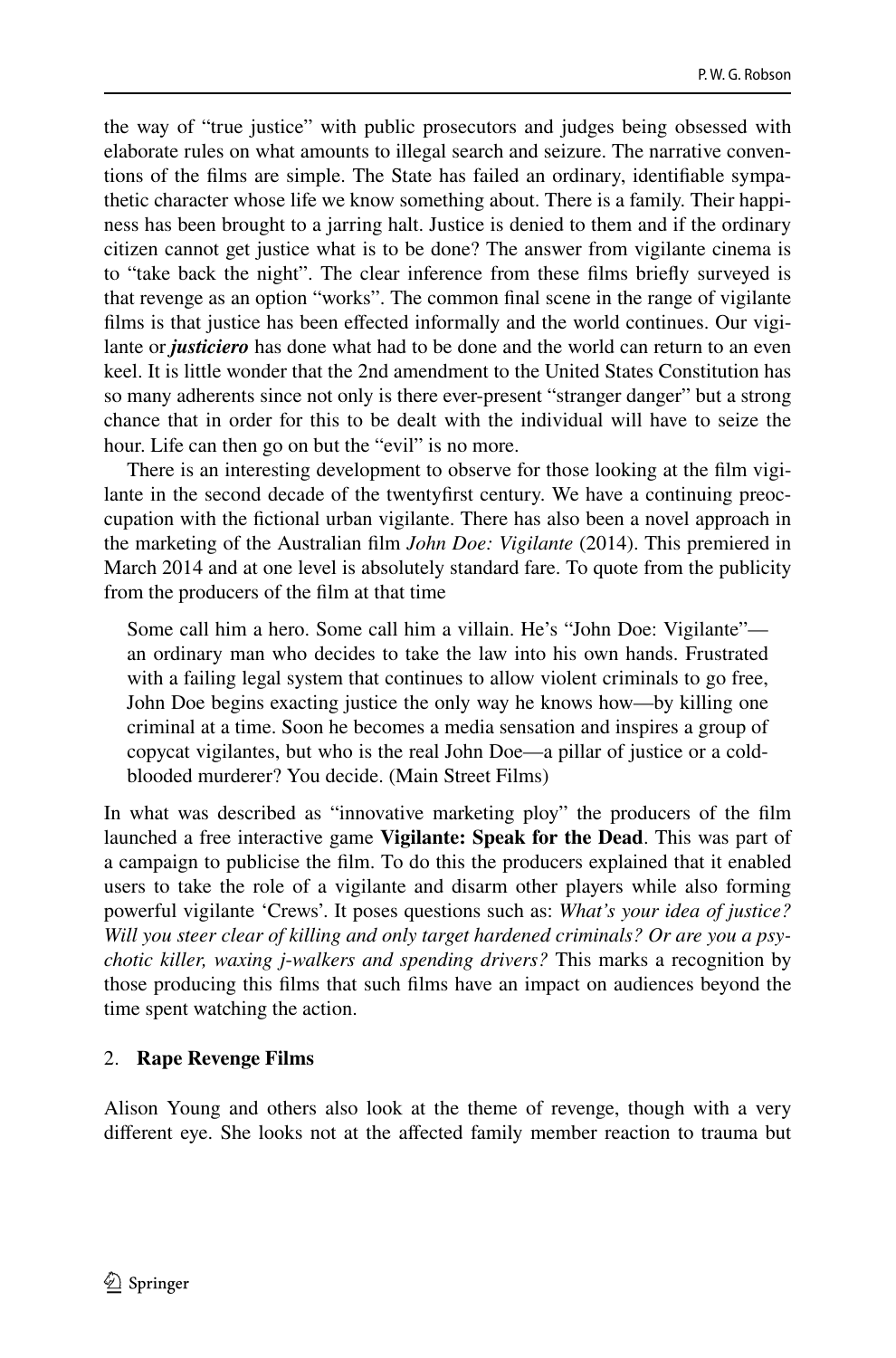at the surviving victim's response in her discussion of rape-revenge films.<sup>34</sup> This discussion is located within what is a recognisable sub-genre. What she is talking about and examining is a scenario where there is violent revenge by the victim of "a shocking scene of gang rape".<sup>35</sup> This will be "followed by a succession of episodes" of violent retribution ….. after the victim, perhaps having sought legal assistance or the intervention of the police or equally having decided that no efective institutional assistance will be forthcoming decides to undertake the task of revenge".<sup>36</sup> Here, then, is an alternative version of the vigilante flm also involving revenge and operating outwith the law. The starting point, however, is diferent. This focus is narrower. Here we have a situation where "the agency of the victim can bring about justice in some form or other".<sup>37</sup> Young's principal concern is that the depiction of rape in these flms is exploitative and unacceptable and it is possible that "the depiction of sexual violence be imagined diferently".[38](#page-10-4) We should "refuse the invitation to look at the crime image of rape".<sup>39</sup> This reflects Young's desire to move beyond the focus in some law and flm scholarship on narrative tropes. Her preoccupations are with the aesthetics of flm and the process of spectatorship. Her notion that the portrayal of rape has pandered to the prurient and should be rejected seems to be entirely well put. The scenes in the flms she discusses are evidence that, given an opportunity, flmmakers will dwell on the rape in a way that needs to be addressed.

There is extensive common ground between rape-revenge flms and those flms in which those indirectly affected by stranger violence to family members seek justice. There is a considerable body of flms produced over the years which share the themes Young draws attention to. These are, however, flms which are limited in their audience reach. From the very beginning with what Young refers to as the frst flm in the genre in 1978, *I Spit on Your Grave*[40](#page-10-6) there is a succession of flms which are highly violent "gorefests" with prominent coverage of the rape element of the narrative. Over fifty such films are noted in the rape-revenge literature.<sup>41</sup> There are occasional exceptions with some mainstream oferings like *Sleepers* (1996). Although the victims of abuse by prison guards are boys in the criminal justice system the nature of their abuse is hinted at rather than made explicit here. It has also

<span id="page-10-4"></span><sup>38</sup> Young loc cit 73.

<span id="page-10-0"></span><sup>34</sup> Young, Alison (2010) **The Scene of Violence** (Abingdon, Oxon, and New York; Routledge) Chapter 3.

<span id="page-10-1"></span><sup>35</sup> Young loc cit 44.

<span id="page-10-2"></span><sup>36</sup> ibid.

<span id="page-10-3"></span><sup>37</sup> Young loc cit 66.

<span id="page-10-5"></span><sup>39</sup> ibid.

<span id="page-10-6"></span><sup>40</sup> The earlier **Last House on the Left** (1972) is on the same lines involving rape and revenge, but by the victim's parents and is so identifed by Read (2000) at 41—an updating of the story of Bergman's **Virgin Spring** (1960).

<span id="page-10-7"></span><sup>41</sup> Read, Jacinda (2000) **The new avengers: feminism, femininity and the rape-revenge cycle** (Manchester and New York; Manchester University Press); Heller-Nicholas, Alexandra (2011) **Rape-Revenge Films: a critical study** (Jeferson, North Carolina and London; McFarland and Co); Henry, Claire (2014) **Revisionist Rape-Revenge: Redefning a Film Genre** (New York, Palgrave Macmillan); see also Hephaestus Books (2011) **Rape and Revenge Films** (Hephaestus Books—no publishing details on the book number ISBN-13: 9781242972744)—it is a collection of internet articles.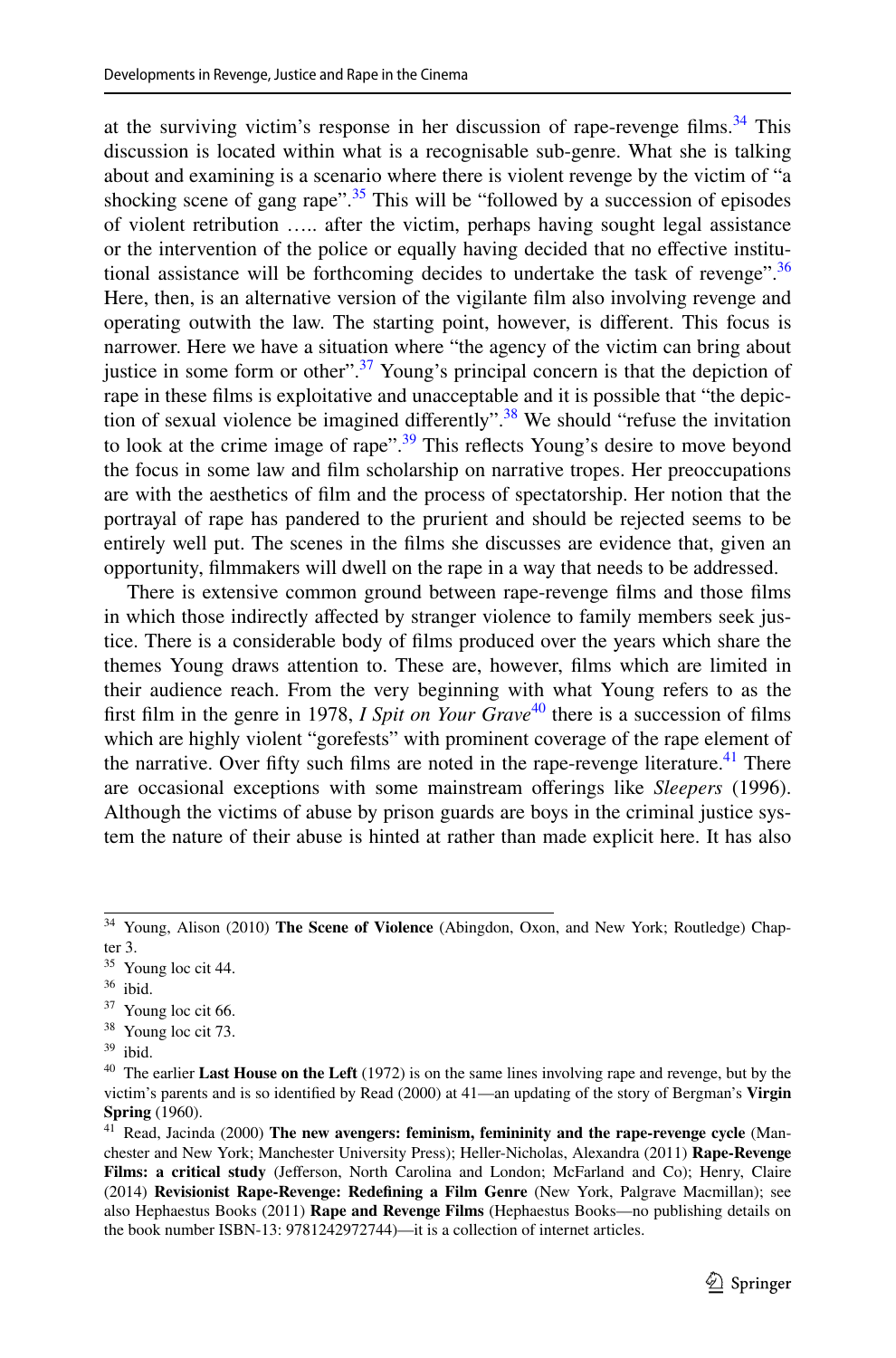been suggested that *The Girl with the Dragon Tattoo* (2009) comes within the genre although we merely hear of the rape rather than it being shown.<sup>42</sup> There are also art-house products like *Irréversible* (2002) but the majority are for the DVD market with low production values and lacking any noted actors or directors. For the most part they focus on the revenge as revenge without any concern for the consequences for the revenger and with minimal focus on the post revenge period. Such is the construction of their plots, their characterisation and their dénouements that their likelihood of contributing to any debate about flm's infuence on the portrayal of the justice system seems limited. They are, nonetheless, pertinent to discussions of vengeance and its relationship to the justice system.

The flms are largely obscure and well away from the multiplex fare of the vigilante flms discussed above. *I Spit on Your Grave* (1978) is described in one of the Film Guides as a film "worth zero as a film; lots of violent terror and gory death; totally irresponsibly portrayed"<sup>43</sup> as well as being described by Henry as a "B movie".<sup>44</sup> It did not receive a cinematic release in Britain and went straight to video/ DVD. Its 2010 remake treads the same path and went straight to DVD. What happens to the victim Jennifer Hills once she has killed the gang of rapists, one by one, we do not know. The flm closes on her fnal act of revenge in both versions. Her relationship to the justice system remains unresolved. Whether or not she will suffer the fate of Aileen Wournos in *Monster* (2007) or that of Karen McCann in *Eye for an Eye* (1995) we can only wonder. This is the crucial diference in the focus between the vigilante flms examined and the rape-revenge flms which share the revenge element. The frst set involves an ambivalent and shifting stance in relation to the justice system whilst the latter proceed on the assumption that it is useless and irrelevant.

Responding to Clover's work on the alleged pleasures of horror films, <sup>45</sup> Read addresses the issue of agency within the rape-revenge genre. $46$  She sees such films as transforming the victim into heroine.<sup>47</sup> Given the dominant nature of the sexploitation trope in such flms, whether these flms can be seen as a way of making sense of feminism, as Read suggests,  $48$  seems questionable. The rape-revenge film is not limited to the United States. Heller-Nicholas documents the production of such films across different cultures and across different genres.<sup>49</sup> She demonstrates that the underlying themes of rape-revenge go well beyond Anglophone cinema and can also be encountered in Argentina, Australia, Canada, France, Germany, Hong Kong, India, Japan, Spain and Turkey.<sup>50</sup> The existence of the rape-revenge theme is also

<span id="page-11-0"></span><sup>42</sup> Heller–Nicholas (2011) 172.

<span id="page-11-1"></span><sup>43</sup> VideoHound 2008 467; VideoHound 2005 513.

<span id="page-11-2"></span><sup>44</sup> Henry (2014) 15.

<span id="page-11-3"></span><sup>45</sup> Clover, C (1992) **Men, Women and Chain Saws: Gender in the Modern Horror Film** (Princeton, Princeton University Press).

<span id="page-11-4"></span><sup>46</sup> Read (2000).

<span id="page-11-5"></span><sup>47</sup> Read op cit at 8.

<span id="page-11-6"></span><sup>48</sup> Read op cit at 10.

<span id="page-11-7"></span><sup>49</sup> Heller-Nicholas (2011) Chapters 2 and 3.

<span id="page-11-8"></span><sup>50</sup> Heller—Nicholas loc cit Chapter 3.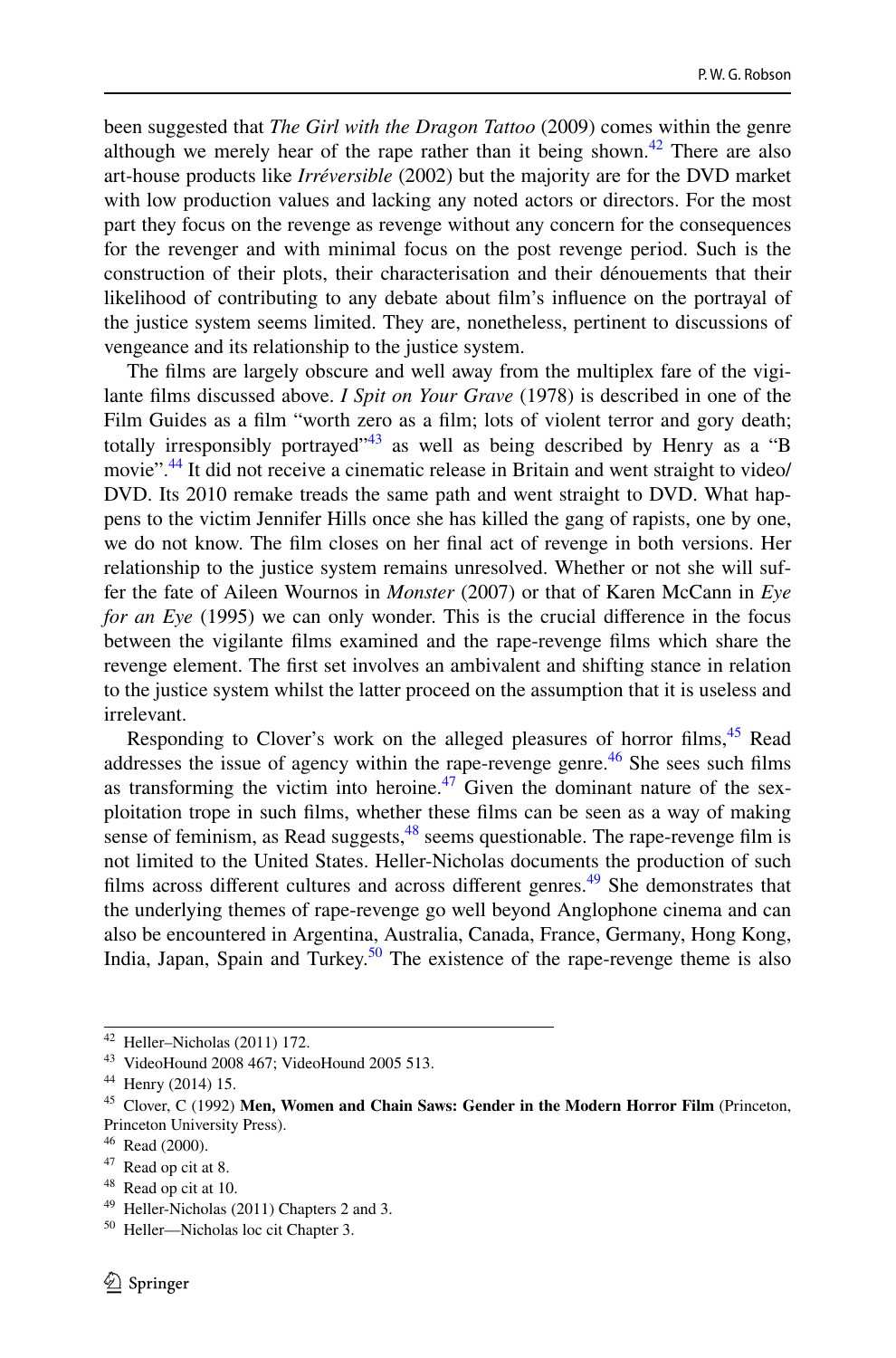shown to exist across genres appearing in Westerns and horror films.<sup>51</sup> Her focus, though, as she explains, is to explore a "broader cultural confusion about rape generally" refected in the way in which rape has been screened and to examine "simplistic assumptions about the ethics of rape and its representation on screen".  $52$  As indicated, that is not the focus of the current paper, although I would certainly concur with Heller-Nicholas's assessment that "many of the female-centred rape-revenge flms…. addressed in this book are undeniably sensational attempts to proft from the ugly desire to watch sexual violence".<sup>[53](#page-12-2)</sup> Henry, for her part, is concerned with highlighting "affective response and ethical engagement" in her study.<sup>54</sup> She looks at the rape-revenge flms with a focus on genre and suggests that more recently a revisionist version of the rape-revenge flm has emerged. These have a more ambivalent relationship to violent revenge. She cites the role of Adam in *Straightheads* (2007)[.55](#page-12-4) She also contrasts the more recent work such as *Twilight Portrait* (2011) and *Katalin Vargas* (2009) with *Lipstick* (1976) to make this point.<sup>[56](#page-12-5)</sup> Again all the modern flms are far from the mainstream and subject to the same concerns as "the classics". Revenge there certainly is. Contemplation and refection are absent. So unsympathetic are the perpetrators and so heinous their crimes that the revenge reaction is portrayed as the only option. Given the nature of rape statistics and the likely source it is to be regretted that these more common domestic experiences do not achieve more extensive, sensitive and sympathetic coverage.<sup>[57](#page-12-6)</sup>

#### a. **Changing the Tone?**

Although a number of serious scholarly analyses have been published in this area, my own view hitherto has been that the vast majority of these were aimed at the "dirty mac brigade"—one piece of Internet advice in my research on this crude and violent fare was to make sure one got the Swedish version of **I Spit on Your Grave** because its rape scene was 9 min long as opposed to the other more truncated versions available.

The crucial diference, however between the two kinds of flm was the role of the justice system. In the vigilante flms the system is temporarily supplanted. Once the evil has been dealt with life, including the functioning justice system, can be resumed. This is a very specifc suspension of normality. In the rape-revenge scenarios the system is irrelevant. It provides no initial solace or solution and there is no attempt to avoid its consequences. **I Spit on Your Grave** simply ends with the

<span id="page-12-0"></span><sup>51</sup> Heller-Nicholas loc cit Chapter 2.

<span id="page-12-1"></span><sup>52</sup> Heller-Nicholas loc cit at 4.

<span id="page-12-2"></span><sup>53</sup> Ibid.

<span id="page-12-3"></span><sup>54</sup> Henry loc cit at 22.

<span id="page-12-4"></span><sup>55</sup> Henry loc cit at 17.

<span id="page-12-5"></span><sup>56</sup> Henry loc cit at 181.

<span id="page-12-6"></span><sup>57</sup> Marital rape and abuse is covered in **The Burning Bed** (1984) with Farrah Fawcett; **Sleeping with the Enemy** (1991) with Julia Roberts and **Provoked** (2006) with Aishwarya Rai.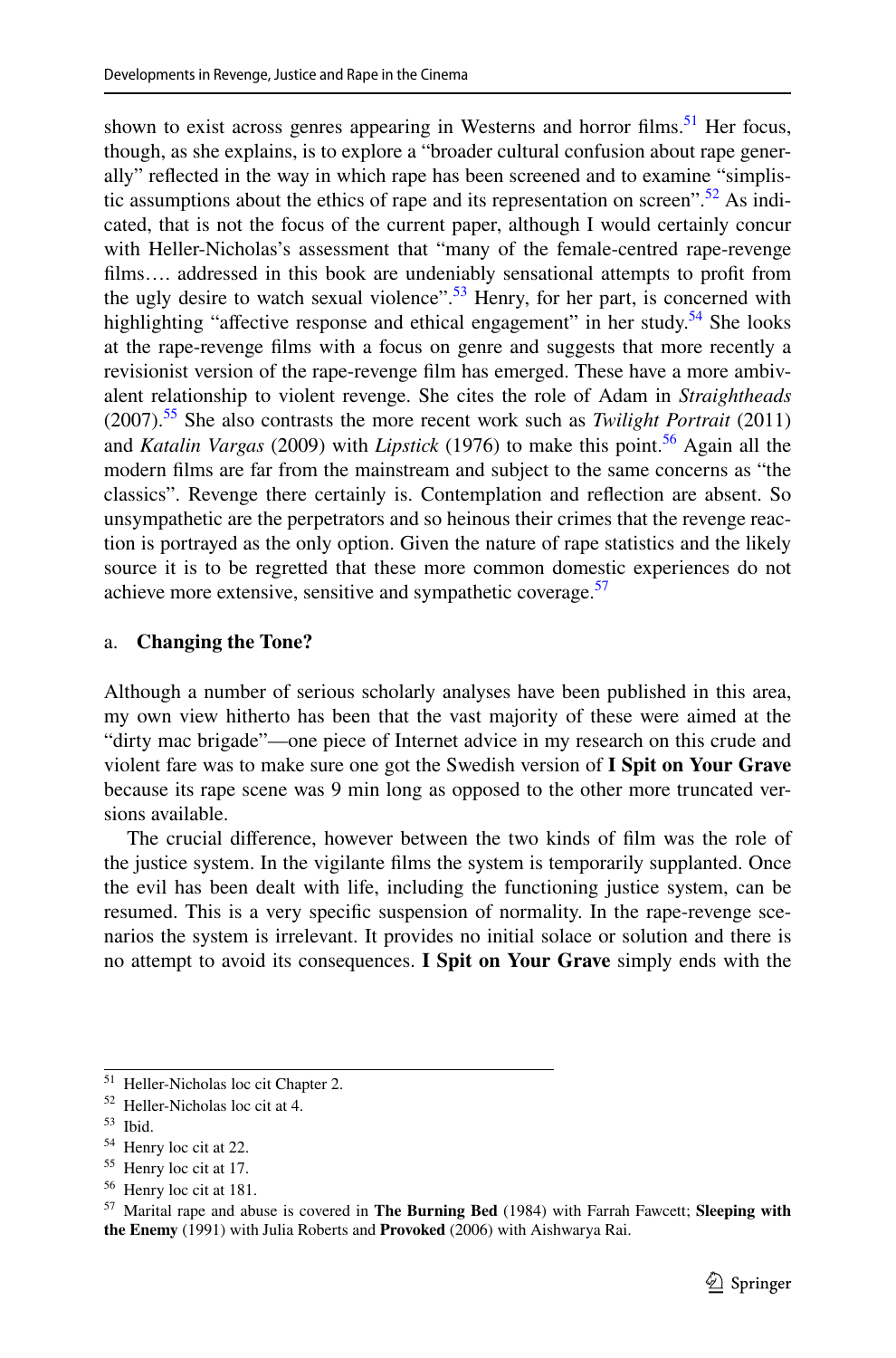rapists all dead. We have no idea what might happen to the victim, writer, Jennifer Hills  $58$ 

#### b. **Rape-revenge Comedy**

Having found these "gorefests" as beyond my concern with the interface between the legal system and justice because of their crude storylines, lack of stars and noted directors, I was intrigued and stunned to read a flm review in the Guardian in March 2017. It concerned the flm **Elle**. The headline of the review was " startlingly strange rape revenge black comedy"<sup>59</sup>

Other reviews repeated the notion from Indiewire's "lighthearted rape com- $\text{edy}^{60}$  and other headlines emphasised that this was at least seen as controversial— "Robocop director defends his rape comedy"<sup>61</sup> and "Isabelle Huppert stars in controversial rape revenge comedy $^{162}$ 

It was clear that, along with covering flms which I had not covered through lack of skill or ignorance, any further thoughts on this theme would require to assess where and how this new contribution ftted into and/or undermined and altered my thoughts on justice and revenge. Nothing that I had watched had led me to believe that such a product as a "rape-revenge comedy" could exist as being likely or feasible. $\frac{63}{1}$  The notion was an oxymoron. Even allowing for the "forceful man" trope the idea of comedy and rape did not seem a likely ft.

In many flms of the 1950s, however, the "message" from many screen romances and dramas was that women did not initially like to be embraced but that if the man persisted the woman would melt into his arms—waking up the next morning with a glow in their cheeks. I have recently re-watched a number of flms where I discover this was no false memory syndrome—Rhett Butler in **Gone With the Wind** (1939), Tom Donovan in **The Quiet Man** (1952) and James Bond in **Goldfnger** (1964) all employ this tactic—even running as far as altering the sexual preferences of the recipient of male attention. The point

<span id="page-13-0"></span><sup>58</sup> Although she has now been reincarnated in **I Spit on Your Grave: Déjà vu** (2018)—now a best-selling author living in New York she is kidnapped by the relatives of the victim of her original revenge http://bloody-disgusting.com/movie/3460592/first-look-official-spit-grave-sequel-deja-vu/ (last accessed April 10 2018). The flms **I Spit on Your Grave 2** (2013) borrowed the title only—and, of course, the theme; by contrast in **I Spit on Your Grave III: Vengeance is Mine** (2015) Jennifer seeks revenge while living in Los Angeles. She is played by the actress who played her in the 2010 remake, Sarah Butler, attracted apparently by the flm's "feminist edge".

<span id="page-13-1"></span><sup>59</sup> Guardian March 9 2017 available at [https://www.theguardian.com/flm/2017/mar/09/elle-review-isabe](https://www.theguardian.com/film/2017/mar/09/elle-review-isabelle-huppert-paul-verhoeven-revenge) [lle-huppert-paul-verhoeven-revenge](https://www.theguardian.com/film/2017/mar/09/elle-review-isabelle-huppert-paul-verhoeven-revenge) (last accessed April 10 2018).

<span id="page-13-2"></span><sup>60</sup> [https://www.indiewire.com/2016/05/cannes-review-paul-verhoevens-elle-is-a-lighthearted-rape-reven](https://www.indiewire.com/2016/05/cannes-review-paul-verhoevens-elle-is-a-lighthearted-rape-revenge-story-289023/) [ge-story-289023/](https://www.indiewire.com/2016/05/cannes-review-paul-verhoevens-elle-is-a-lighthearted-rape-revenge-story-289023/) (accessed 7 October 2018).

<span id="page-13-3"></span><sup>61</sup> [https://www.nme.com/news/flm/elle-criticism-rape-comedy-paul-verhoeven-2011184](https://www.nme.com/news/film/elle-criticism-rape-comedy-paul-verhoeven-2011184) (last accessed 7 October 2018).

<span id="page-13-4"></span><sup>62</sup> [https://faroutmagazine.co.uk/flm-review-isabelle-huppert-stars-in-controversial-rape-revenge-comed](https://faroutmagazine.co.uk/film-review-isabelle-huppert-stars-in-controversial-rape-revenge-comedy-elle) [y-elle](https://faroutmagazine.co.uk/film-review-isabelle-huppert-stars-in-controversial-rape-revenge-comedy-elle) (last accessed 7 October 2018).

<span id="page-13-5"></span><sup>63</sup> Pedro Almodovar's frst flm **Pepi, Luci, Bom** (1980) technically unites the words "comedy" and "rape" but is located in the parallel universe of Almodovar defying comparison with normal cinema.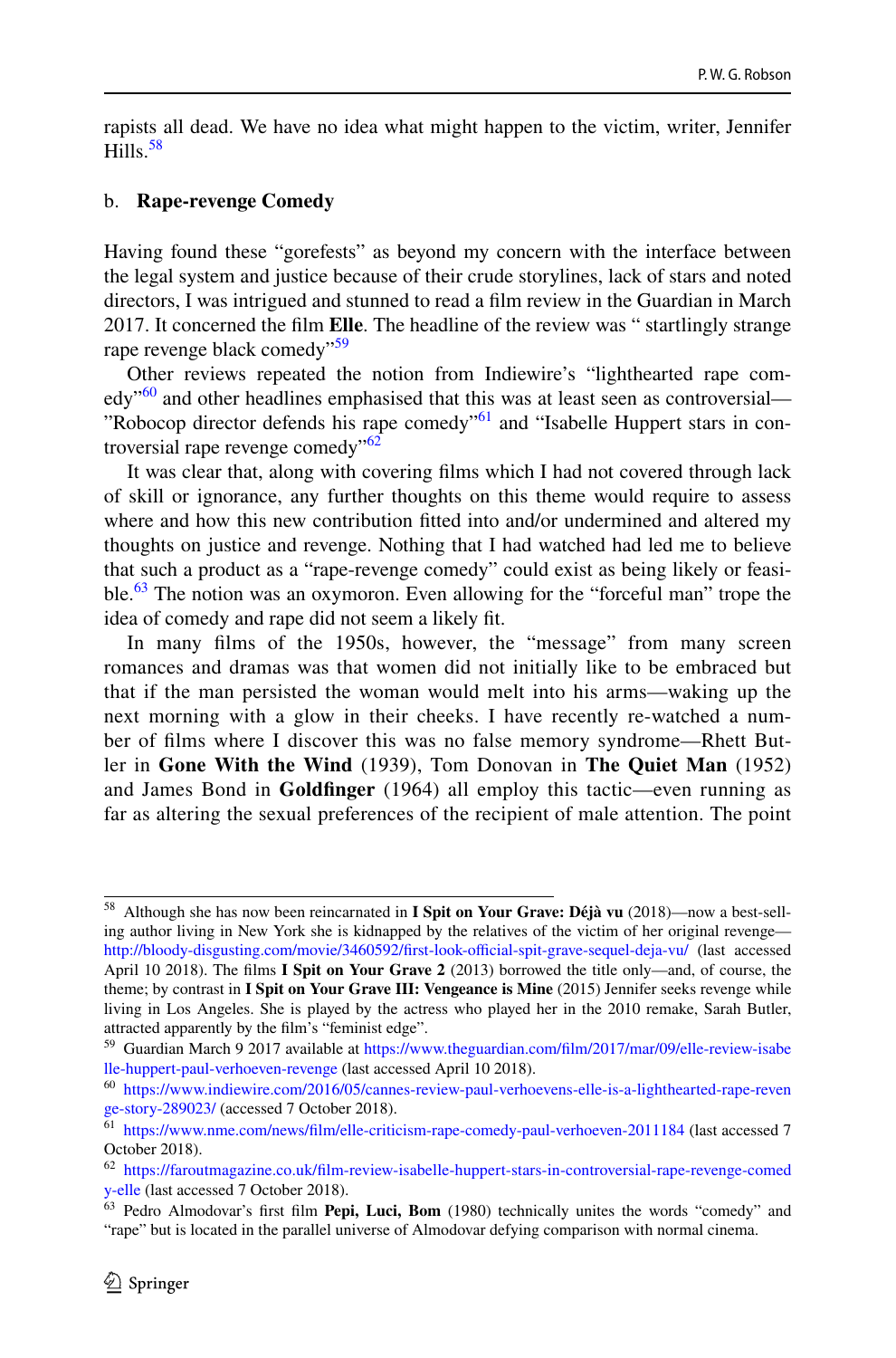here though was that there was no ensuing revenge only gratitude for "masterly" behaviour.

#### c. **Reading a Film with Muted Emotions and Reactions to Rape**

This flm that came to my attention as a "rape-revenge comedy" had a cast of noted French actors and furthermore was directed by an award winning and commercially successful mainstream director Paul Verhoeven. The flm starts with the rape of the protagonist, Michèle, and ends with a subsequent attempted rape of Michèle, during which the victim's son saves his mother by smashing in the head of the rapist. In the interim the reaction of the rape victim can best be described as muted. She carries on with her life and only some time later calmly announces while out at dinner with friends that she has been raped. The nearest we see to emotion is when she chides her cat for failing to do anything during the rape.

We see Michèle at her work as a successful producer of violent fantasy video games interacting with her young male staff and with her fellow director Anna. We learn that she is concerned about her 70+ mother and her youthful "toy boy" and their plans to marry as well as that her father was responsible many years ago for a mass shooting of 27 people. Michèle is seen quietly assessing whether one of her young male assistants might be the rapist. We see her attracted to the young banker who lives across the street from her house, Patrick. She accepts his help during a storm and she accepts his intimate touch and embrace willingly and is clearly disappointed when he withdraws his hand as if nothing has happened. Michèle is later attacked again by the same ski-masked rapist in her house and manages this time to fight him off as well as reveal him to be the banker Patrick. He flees with a hand stabbed through by Michèle's scissors. Again she does not call the police. Next day they exchange looks as he leaves for work with his hand bandaged. Shortly thereafter, driving back from the prison where her serial killer father has managed to commit suicide, Michèle has an accident on the highway. It is Patrick she calls to rescue her and bandage her bleeding leg. This is a scene shot through with tension as we wonder whether with Michèle in this vulnerable position Patrick will strike again.

Despite her injuries Michèle is prepared to have sex with her lover Robert—the husband of her business partner, Anna with whom she has been having an affair for some time—albeit adopting a passive rag doll like approach which Robert fnds stimulating. Again after a dinner with her son and Patrick, Michèle accepts Patrick's invitation to look at his laundry room where he attacks her. Michèle appears to be willing for the sex but Patrick again backs of. He explains that this violence is necessary " C'est necessaire".

Their fnal encounter takes place shortly after when, Michèle, restored to health celebrates the success of their games company. Michèle takes this opportunity to reveal to Anna that she was the person with whom husband Robert has been having an affair. Michèle leaves in the company of Patrick and when they get to her house he again attacks her. This time, however, he is interrupted by Michèle's son, who interprets the scene as an attempted rape and batters in the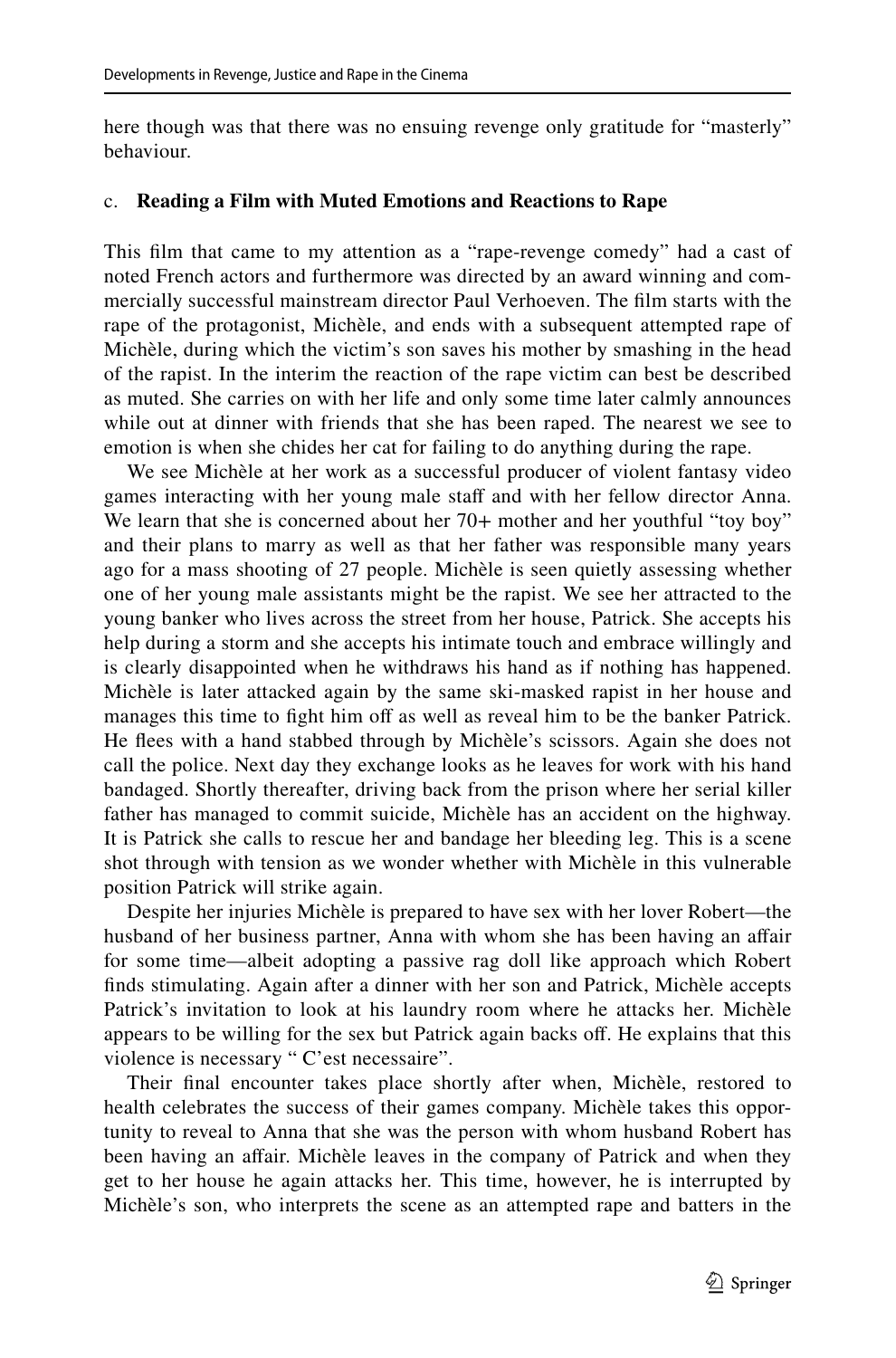head of Patrick with a single blow with a log. When last seen the son was still at the celebration party and his appearance at the house is not explained. There is no hint that it is pre-arranged with Michèle. Nor do Michèle's generally fraught relationship and lack of communication with her son suggest that the clubbing of Patrick was a "set up". The flm ends with Michèle and Anna walking into the distance with their troubles behind them.

It seems clear that this is not a comedy. It does not seem like it is a rape-revenge flm. There is a rape and then there are two further attacks on Michèle. It is far from clear what to make of the last two "attacks". The basement laundry attack seems to be a prelude to consensual rough sex. That is what the last attack also appears to be until the intervention of the son. Those who saw the flm and provided the headlines adverted to above clearly did not think so. The fact that this is how the flm has been publicised is of signifcance in seeming to blur the boundaries between revenge and comedy in a wholly surprising context.

#### d. **Assessing the Film in the Light of Its Literary Inspiration**

On subsequent viewings, however, what emerges is that Isabelle Huppert has a mastery of maintaining an enigmatic face indicating little and leaving the audience to make sense of the narrative in whatever way they can. My reading may be false and those of the early critics valid. One approach is to look at the source of the flm. **Elle** was based on a book by the author of **Betty Blue**, Philippe Djian. Here, in **Oh!** the same basic plot and characters are found. The major diference which occurred in David Birke's screenplay<sup>[64](#page-15-0)</sup> was to alter the women's business from a film production company with its descriptions of work time spent reading flm treatments to the more visual games environment. One other change, though is replacing the the character's internal monologue with various glacial looks of Isabelle Huppert. The glances replace the voice of Michèle on her experiences and how she perceives them. In the book she knows that there is "nice Patrick" and "rapist Patrick". When in the flm she masturbates at her window at the mere sight of Patrick we are not sure which Patrick is turning her on.

After her car accident Michèle is both trying to attract and repel Patrick

I stretch my leg toward him, thus exposing even more of my crotch, ostensibly so he can take a look at my ankle and give me his considered opinion or God knows what. And I wait. I'm ready to blast him with incapacitant agent if I've made a mistake - my Guardian Angel (pepper spray) is under my pillow. My leg is starting to cramp when he decides<sup>[65](#page-15-1)</sup>

There is also an incident in the laundry room when the son Vincent is upstairs asleep when Patrick "jumps" Michèle.

<span id="page-15-0"></span><sup>64</sup> David Birke has provided the screenplays for such thrillers as *Freeway Killer* (2010), *13 Sins* (2014) and *Slender Man* (2018).

<span id="page-15-1"></span><sup>65</sup> **Elle** (London, Penguin) at 125.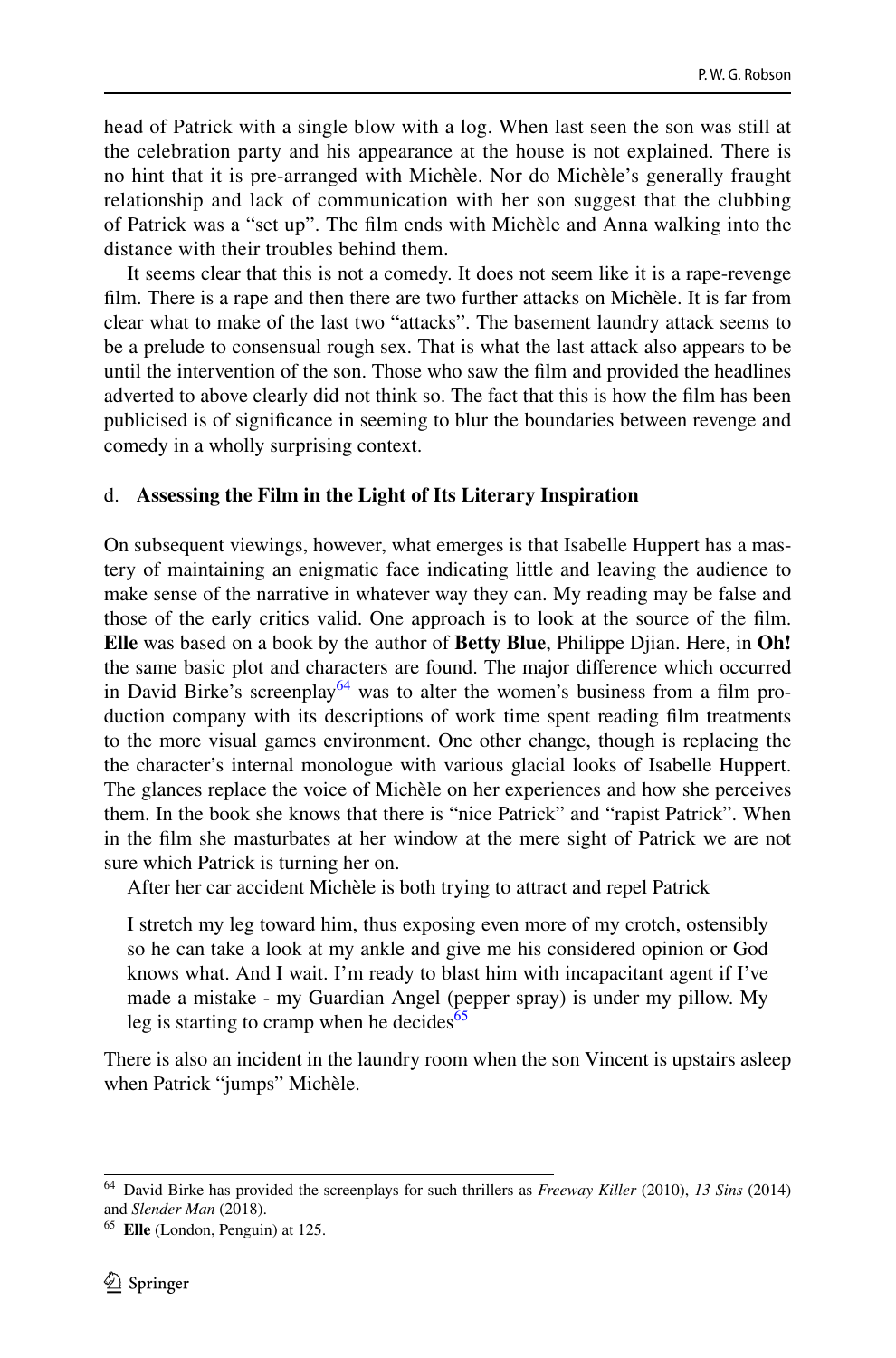We go sprawling on the floor. Against a man's body, a man's strength, I don't stand a chance. But what spices it up, the thing that would make me smile if I weren't so busy fghting like a madwoman while he tries to get his penis inside me, is that it is within my power to stop this assault in one second, that it is up to me a mere woman, whether or not to send this imbecile slinking back to his nest<sup>66</sup>

Michèle kisses Patrick on his exit from the house and refects

I'm well aware of all that is sick about what Patrick and I engaged in this afternoon in the laundry room, about that demented relationship, that savage encounter, but I must be honest, I must face the truth. I liked holding his body in my arms, our limbs intermingled, his penis inside me, his wet tongue, his fngers like claws digging into my burning wrists, his hands in my hair, his lips forcing me to open my mouth. I liked all of that. I **got of**f on it, I **can't** pretend otherwise. I have fantasised about him so many times that I'm only half surprised, but the pure pleasure of it is such a rare prize that I'm still a little stunned<sup>67</sup>

There is also a later encounter in the house when Patrick is apologising for his earlier behaviour in the laundry room

Before I can make a move, he gets one foot inside, presses his lips to mine, and back me up, kicking the door closed behind him, and we are sprawled on the foor in the very spot here he raped me the frst time, and we are grunting and groaning and fghting like dogs in an alley.

He pulls up my skirt, rips open my panty hose, and grabs for my genitals while I hammer him with my fsts and try to bite him. Then suddenly a veil is torn, the path is lit before me and I immediately stop struggling, lying there inert and consenting just as he is about to do the deed.

He is lying on top of me. He hesitates, stifens for a second and moans, then collapses like a soufflé. $68$ 

The prelude to the fnal attack appears to dispel any "revenge" element. On their return from the party Michèle recounts

A little later, he suggests we stop and do it in the woods because he can't stand to wait any longer…..<sup>69</sup>

They decide, however to continue to the house.

I know that screaming is convincing. It expresses the very real rage that wells from deep inside me, drowns me, overwhelms me like some conquering army,

<span id="page-16-0"></span><sup>66</sup> loc cit at 154.

<span id="page-16-1"></span> $67$  loc cit at 156.

<span id="page-16-2"></span> $68$  loc cit at 177.

<span id="page-16-3"></span> $69$  loc cit at 182.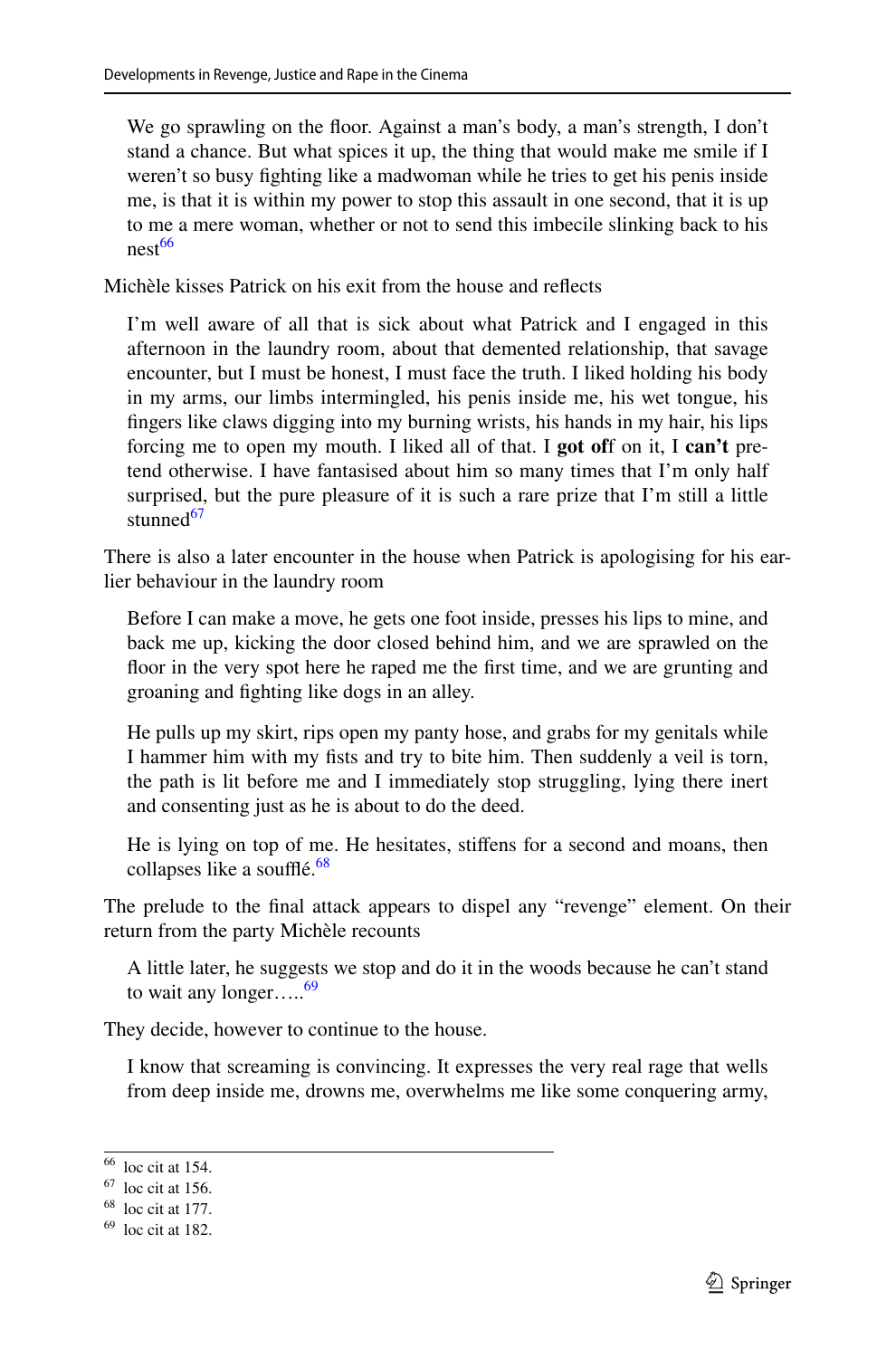yet I know that it also springs from the terrible pleasure I get when I'm with him

….<br>……

He breaks away and tries to get his penis between my legs, struggling like mad, and when he fnally manages, when I'm wet and screaming louder and louder, I see Vincent standing behind him and I hear Patrick's skull crack under the pressure of the log with which my son has sent him to meet his maker before I could say boo. $\frac{70}{2}$ 

As Michèle refects, this was an accident rather than a carefully orchestrated revenge scenario. Nowhere in either the book or flm version of the story do we get any sense of efective communication between mother and son on any theme. Michèle fnds Vincent a sad character who wishes to give his life meaning by looking after his girlfriend's child as if it were his own.

I AM THE ONLY ONE WHO KNOWS THE TRUTH. I'm the only one who knows that the scene was staged and I will carry that secret to me grave. For Vincent, it's infnitely better that way. If he ever learned that he killed a man who was only engaging in the same perverse sex play as his own mother, his currently positive attitude toward me would take a hit<sup>[71](#page-17-1)</sup>

In her assessment going forward after the death of Patrick, Michèle observes

I thank heaven that Patrick really did rape me, at least once, or else the guilt would have driven me mad $^{72}$ 

This examination of Djian's text, in one sense, clarifes what is going on but in another it gets us no further forward. It assumes the primacy of the narrative of the base text rather than the much more enigmatic flm. Meaning for the majority of people who will watch the flm is what the flm tells us not what the original author wished to convey—which is, I would suggest, a worrying male fantasy of the secret "joys" of rape and the convergence of rape and "rough sex".

### e. **Literary Perspectives**

Book and flm then are signifcantly diferent. As indicated, the flm has attracted rather more attention through the acting prowess of Isabelle Huppert as the glacial Michèle and the notoriety of Paul Verhoeven as a director, although Philippe Djian was the author of the book on which the flm **Betty Blue** was based. Looking at this in terms of adaptation theory it is clear that this is no mere transcription but very much a "reimagining"<sup>73</sup> and I would argue a very different product.

<span id="page-17-0"></span> $70$  loc cit at 184.

<span id="page-17-1"></span> $71$  loc cit at 185.

<span id="page-17-2"></span> $72$  loc cit at 188.

<span id="page-17-3"></span><sup>73</sup> McFarlane, Brian (1996) **Novel to Film: An Introduction to the theory of adaptation** (Oxford, Clarendon).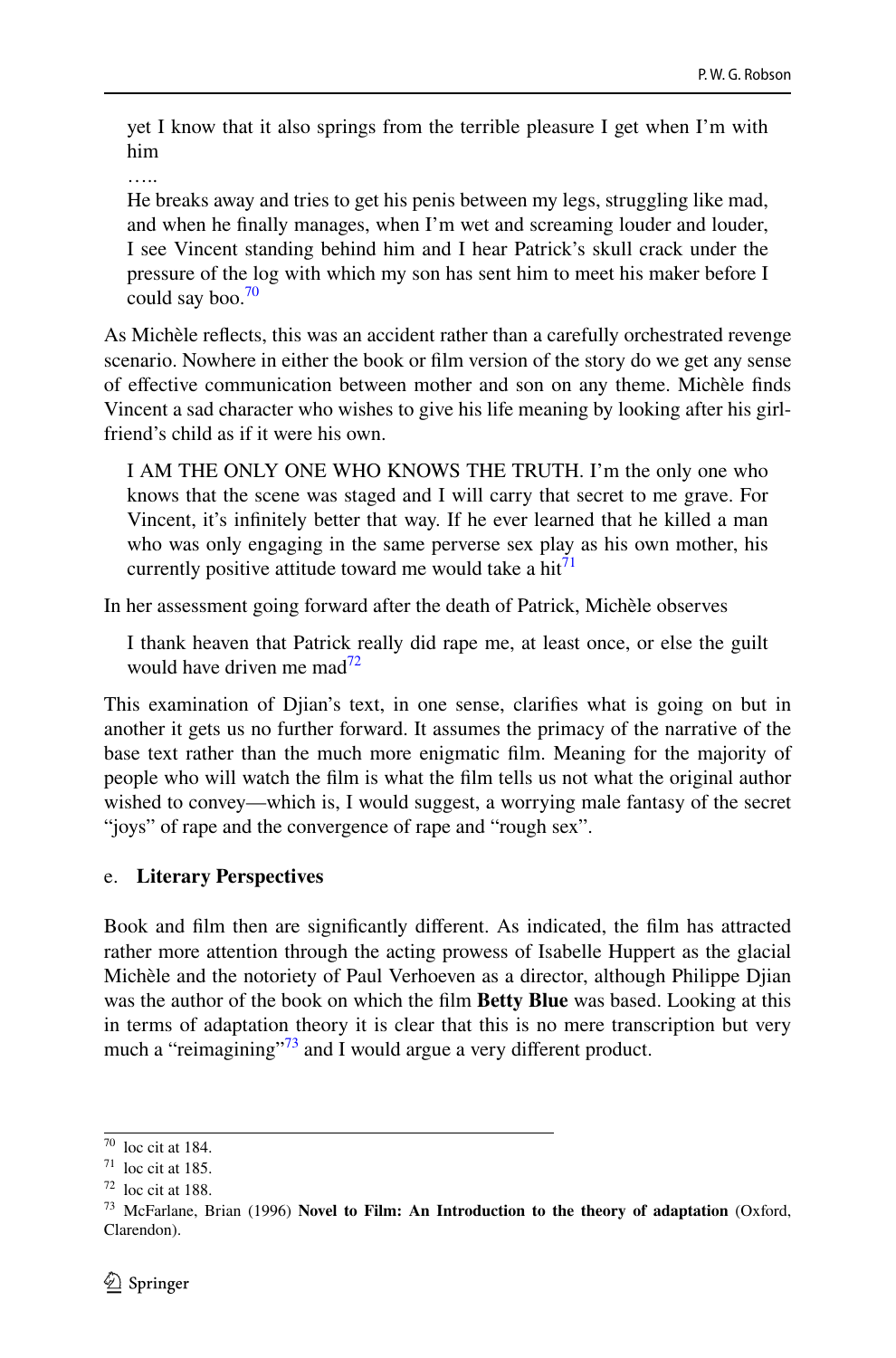There are also relevant observations on the changing tone of flm versions. For instance we fnd in **The Grapes of Wrath** a change of its emphasis. The critique of capitalism in Steinbeck's book is "severely muted" in John Ford's film version.<sup>74</sup> McDougal also makes the perceptive point that flm stars bring to any work in which they appear a certain amount of "baggage".[75](#page-18-1) Thus we see Isabelle Huppert in **Elle** with a knowledge of the kind of person she has played in previous films. In addition, in the process of adaptation what is often involved is a simplifcation and editing down of the original text being adapted.

There are a couple of comments on these observations. Firstly they have a much greater resonance where the book has "heft" and a critical following. Hence we fnd McDougal writing on the changes to *inter alia* **The Stranger** and **The Loneliness of the Long Distance Runner** which were dealing with well-established literary phenomena. The same cannot be said of Philippe Djian's **Oh!**. Certainly for the English speaking commentators on the flm **Elle** there was no English translation available until a year after the flm was shown. There are no references in the commentaries to the nature of the work which Verhoeven adapted. There is no sense that anyone watching the flm has a preconception about Michele's inner voice and her less than passive position in the later assaults of Patrick which we fnd quite explicitly in **Oh!**.

Verhoeven is constructing **Elle** without the literary world looking over his shoulder assessing what kind of job he is making of rendering Djian's text. If they were, it would seem that they might be asking why Michèle is quite so enigmatic in her flmic relations with Patrick. The problem which Alain Resnais noted in relation to adapting novels is, in efect, absent here due to the relative obscurity of the source at least for the English language commentators. Resnais indicated that he "would not want to shoot the adaptation of a novel because I think that the writer has completely expressed himself in the novel and that wanting to make a flm of it is a little like re-heating a meal".<sup>76</sup> It would seem that Djian's characters and Verhoeven's difer. The latter though clearly does not share Resnais' reticence at creating his own version or reimagining.<sup>[77](#page-18-3)</sup>

# **2 Conclusion**

Returning to my own initial interest on the serious issue of revenge and the specifc subgroup of rape-revenge, assessing this flm is far from easy. It is, however, a worthwhile undertaking since the idea that a controversial director might have altered what is acceptable in mainstream cinema by treating rape as subject for amusement is not to be ignored. This is a flm directed by a man with a screenplay by another man, based on a novel by a third man about the reaction of a woman to being raped. That causes some concern as to how we should view this creation and

<span id="page-18-0"></span><sup>74</sup> McDougal 1985 at 5.

<span id="page-18-1"></span> $75$  loc cit at 6.

<span id="page-18-2"></span><sup>76</sup> quoted in Roy Armes **French Cinema since 1946** (1966, London Zwemmer).

<span id="page-18-3"></span><sup>77</sup> Another linked approach is to locate it within the canon of work of Paul Verhoeven. Although the auteur approach has its adherents it might caste some light on this work. It does, however, involve a very diferent task.